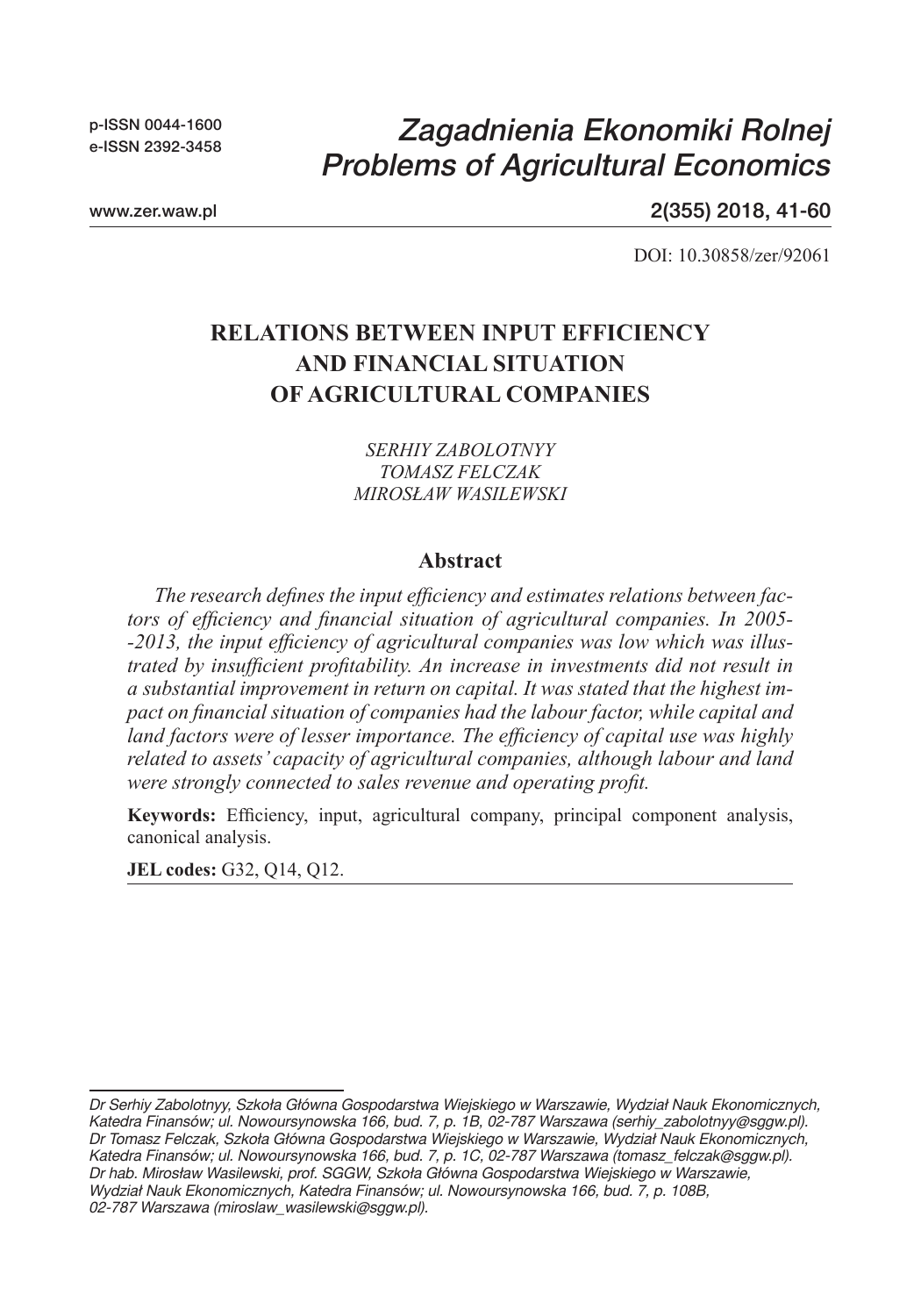#### **Introduction**

A farm is a technical and production unit which has a specific organisational structure and is geared towards the manufacture of agricultural products using three production factors, i.e. land, labour and capital (Ziętara, 1998). In this paper, these factors will be referred to as inputs. Unlike the farm, an agricultural company is an entity identified not only economically but, above all, legally and oriented towards the commercial nature of production (Manteuffel, 1984). The economic and legal independence of the agricultural company results in a need for compete on the market, self-financing and providing the required rates of return to its owners (Ziętara, 2008). Consequently, the decisions made by managers of agricultural companies should contribute to the growth, development and gaining profit in a longer term (Krajewski, 2008). The intended effects can be achieved through the efficient use of inputs, which are currently one of the main factors determining the international competitive capacity (Gołaś and Kozera, 2008). In agriculture, the land factor is of particular importance as a non-renewable and limited resource where the production activity is located (Wasilewski and Wasilewska, 2008). Capital and labour factors also play an important role. Capital is necessary to launch and ensure the continuity of the production process and labour inputs allow to create value in a form of agricultural products. In general terms, the efficiency results from proper management of these resources, i.e. from acting in a way preventing their waste (Samuelson and Nordhaus, 1995). In turn, the efficiency of the organisation as a whole can be seen through the prism of the concept of economic efficiency, i.e. ability to achieve specific outputs at the lowest possible inputs or to achieve the highest possible output from the given quantity of inputs (Szymańska, 2010). The efficiency is a complex category and often identified with effectiveness, efficacy, performance and productivity, and its precise definition depends on the context in which it is measured (Pyszka, 2015).

In the paper, the financial efficiency is understood as the degree of achieving the company's objectives, with a particular emphasis on maximising its value. These objectives are achieved by maximising the benefits of involving equity capital in assets expressed in absolute and relative values (Kulawik, 2008).

It should be stressed that the changes in inputs and the efficiency of their use can be a determinant to assess the financial situation and can allow for predicting agricultural development (Gołębiewska, 2008). With regard to the particular agricultural company, the recognition of relationships between the efficiency of using manufacturing factors and the financial situation allows to build an effective strategy for achieving the objectives assumed. The efficiency measurement methods are based on the indicator, parametric and non-parametric approach (Szymańska, 2010). A commonly used method for measuring the financial efficiency is ratio analysis, whose subject are relationships between specific financial volumes from the point of view of their interrelations (Zaleska, 2002). In this context, the efficiency of using resources can be assessed by means of indicators illustrating the ratio of obtained economic effects to inputs expressed by a value or quantity measure.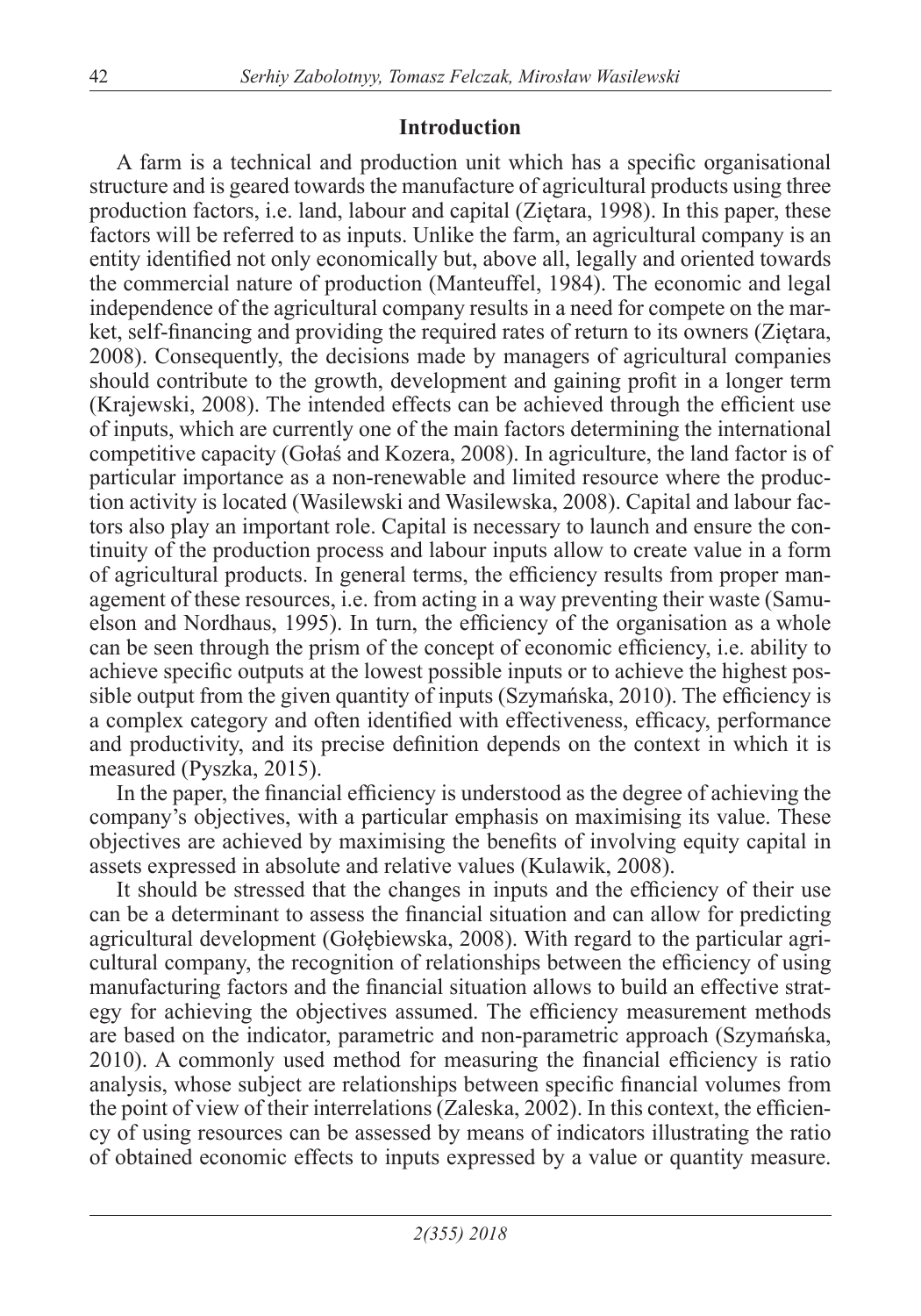In assessing the economic efficiency of companies from the agribusiness sector, financial analysis tools are also widely applicable (Kulawik, 2008). The studies on inputs and the efficiency of their use in agriculture were carried out as part of comprehensive analyses of their use (Bernacki, 1982; Bud-Gusaim, 1988; Wasilewski and Wasilewska, 2008; Szymańska, 2010; Kołoszko-Chomentowska, 2011; Felczak and Domańska, 2012; Baer-Nawrocka and Markiewicz, 2013; Kołodziejczyk, 2014) or in relation to the productivity of selected resources (Klepacki, 2004; Klepacki and Gołębiewska, 2005; Gołaś and Kozera, 2008).

#### **Objective and methods of studies**

The objective of the study is to determine the level of efficiency of using inputs and to recognise their relationships with the financial situation of agricultural companies. The studies were carried out using the database of the Institute of Agricultural and Food Economics – National Research Institute, containing financial statements of agricultural companies using the land from the resources of the Agricultural Property Agency<sup>1</sup> (APA), i.e. APA companies which had purchased or leased land from the APA. The study period covered the years from 2005 to 2013. In the analysed period, the number of surveyed agricultural companies ranged from 145 to 172<sup>2</sup> .

Assessment in the analysed period covered the values of financial indicators describing the efficiency of using land, capital and labour in agricultural companies (Table 1). The rate of evolution of financial indicators was assessed using weighted average variables, which are the calculation formulas of the adopted indicators. In order to verify the relationships between inputs and the financial situation of agricultural companies, tools for multi-dimensional principal component analysis and canonical analysis<sup>3</sup> were applied. The distribution of independent and dependent variables was described based on individual observations of financial indicators for individual companies. The indicators describing the efficiency of using inputs in agricultural companies were grouped as part of principal component analysis, which allowed to detect the structure and overall relations among those indicators, as well as to present and classify the analysed objects in new spaces defined by the grouping of variables.

<sup>&</sup>lt;sup>1</sup> Since September 2017, the Agricultural Property Agency and the Agricultural Market Agency were replaced by the National Support Centre for Agriculture.

<sup>2</sup> 2005 – 156 companies; 2006 – 160; 2007 – 157; 2008 – 154; 2009 – 145; 2010 – 144; 2011 – 170; 2012 – 172;  $2013 - 167$ .

<sup>3</sup> Calculations were made using the Statistica package.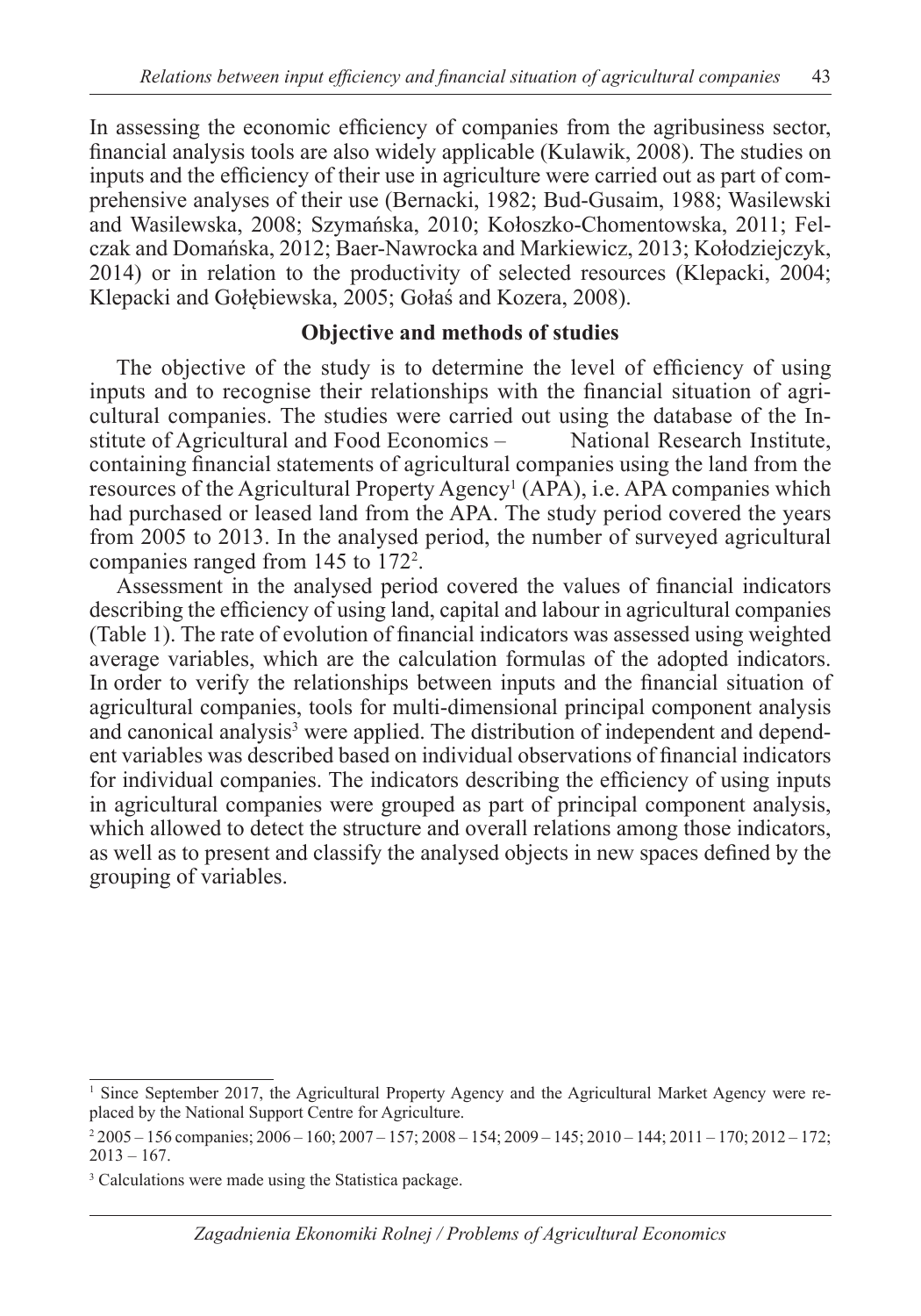| Economic resource | Structure of the financial indicator |                   |  |
|-------------------|--------------------------------------|-------------------|--|
|                   | Sales revenues                       | $X_1$             |  |
|                   | Utilised agricultural area           |                   |  |
|                   | Sales profit/loss                    | $X_2$             |  |
|                   | Utilised agricultural area           |                   |  |
| Land              | Net profit/loss                      | $X_3$             |  |
|                   | Utilised agricultural area           |                   |  |
|                   | Investment inputs                    | $X_4$             |  |
|                   | Utilised agricultural area           |                   |  |
|                   | Net fixed assets                     | $X_5$             |  |
|                   | Utilised agricultural area           |                   |  |
|                   | Sales revenues                       | $X_6$             |  |
|                   | Equity                               |                   |  |
|                   | Sales profit/loss                    | $X_7$             |  |
|                   | Equity                               |                   |  |
| Capital           | Net profit/loss                      | $X_8$             |  |
|                   | Equity                               |                   |  |
|                   | Investment inputs                    | X <sub>9</sub>    |  |
|                   | Equity                               |                   |  |
|                   | Net fixed assets                     | $\mathbf{x}_{10}$ |  |
|                   | Equity                               |                   |  |
|                   | Sales revenues                       | $X_{11}$          |  |
|                   | Number of employees                  |                   |  |
|                   | Sales profit/loss                    | $X_{12}$          |  |
|                   | Number of employees                  |                   |  |
| Labour            | Net profit/loss                      | $X_{13}$          |  |
|                   | Number of employees                  |                   |  |
|                   | Investment inputs                    | $X_{14}$          |  |
|                   | Number of employees                  |                   |  |
|                   | Net fixed assets                     | $X_{15}$          |  |
|                   | Number of employees                  |                   |  |

#### *Indicators describing the efficiency of using inputs in agricultural companies*

Source: own study.

As a result of using principal component analysis, aggregated factors explaining the diversification in the efficiency indicators for using inputs in the analysed population of agricultural companies were defined<sup>4</sup>. The aggregated factors were described using new unobservable variables (principal components), which are a linear combination of initial variables (financial indicators) (Stanisz, 2007):

<sup>4</sup> In the further part of the study, the factors extracted under principal component analysis are defined as efficiency factors.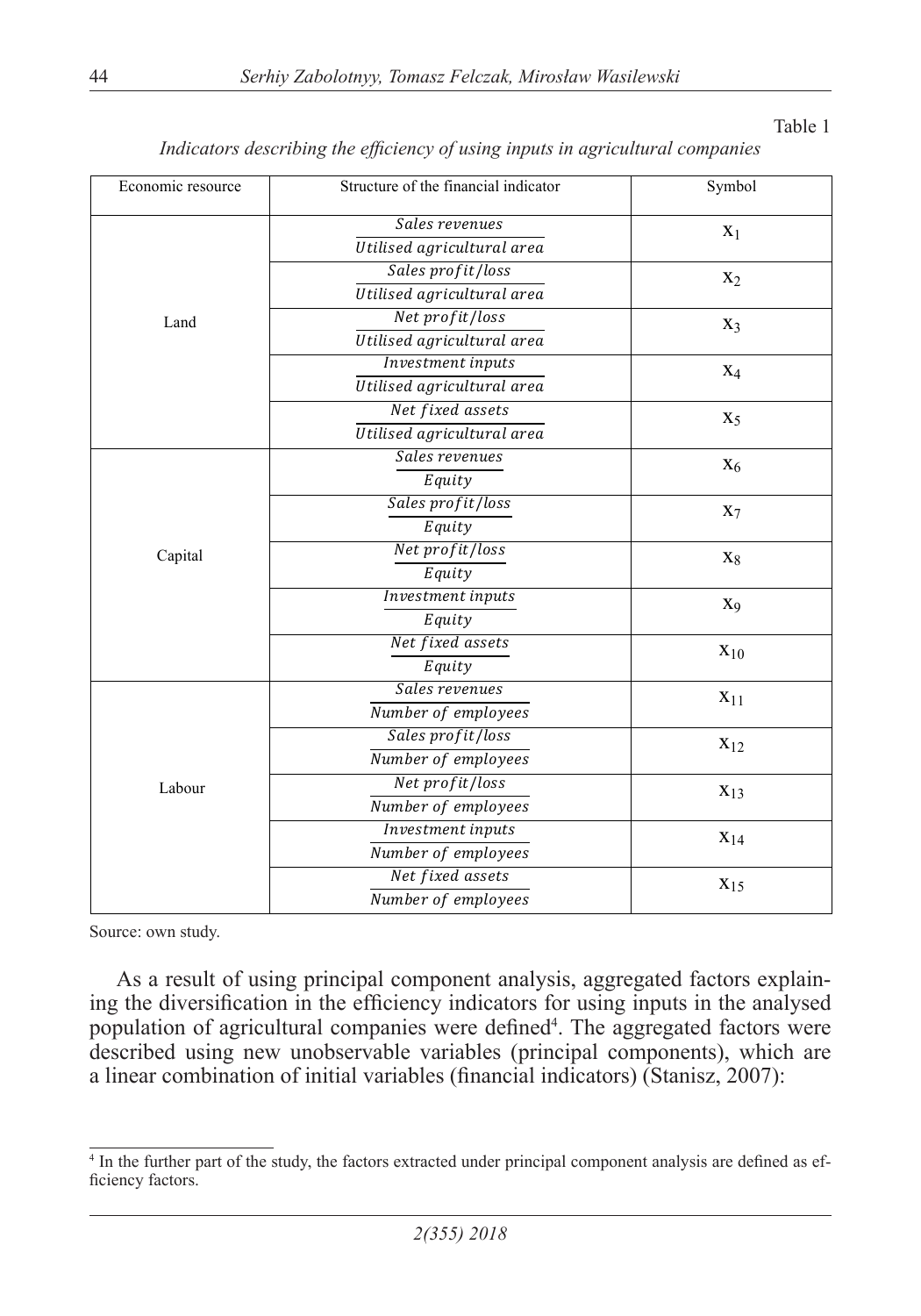$$
Z_1 = a_{11}x_1 + a_{12}x_2 + \dots + a_{1p}x_p,
$$

where:

*Z*<sup>1</sup> – efficiency factor, *Z*<sup>1</sup> – efficiency factor,  $x_1, x_2, x_p$  – efficiency indicators,  $a_{11}$ ,  $a_{12}$ ,  $a_{1p}$  – coefficients determined by initial variables.

The relationships between the extracted efficiency factors and variables describ-The relationships between the extracted efficiency factors and variables describing the financial situation of agricultural companies were defined based on canoni-ing the financial situation of agricultural companies were defined based on canonical analysis. The use of canonical analysis allowed to understand the relationships cal analysis. The use of canonical analysis allowed to understand the relationships between two sets of variables  $(Z \text{ and } Y)$ , one of which was used to explain the differences between the variables from the other set. The idea of canonical analysis differences between the variables from the other set. The idea of canonical analysis consists in examining a correlation between the constructed canonical variables consists in examining a correlation between the constructed canonical variables being weighted sums of the variables from the first and second set (Stanisz, 2007): being weighted sums of the variables from the first and second set (Stanisz, 2007):

$$
U_1 = a_1 Z_1 + a_2 Z_2 + \dots + a_p Z_p,
$$
  

$$
V_1 = b_1 Y_1 + b_2 Y_2 + \dots + b_p Y_p
$$

where:

 $U_1$ ,  $V_1$  – first canonical variable for the set Z and Y,  $Z_1$ ,  $Z_2$ ,  $Z_p$  – variables of the first set,  $Y_1, Y_2, Y_p$  – variables of the second set,  $a_p$  *i*  $b_p$  – canonical weights of the variables of the first and second set.

The weights for two sets of variables are selected so that the new weighted vari-The weights for two sets of variables are selected so that the new weighted variables are intercorrelated to the maximum. The greater is the absolute value of the weight, the greater is the contribution of the original variable from the set to the specified canonical variable. The canonical weights can be interpreted in a similar way as the beta coefficients in multiple regression analysis. way as the beta coefficients in multiple regression analysis.

The number of the extracted canonical variables is equal to the minimum number of variables in one of the analysed sets. As a set of exogenous variables, analysis adopted the efficiency factors defined under principal component analysis, while adopted the efficiency factors defined under principal component analysis, while the variables regarding the financial situation were defined as a set of endogenous the variables regarding the financial situation were defined as a set of endogenous variables (Table 2). variables (Table 2).

Table 2 Table 2

| Variable          | Symbol         |  |  |
|-------------------|----------------|--|--|
| Investment inputs | $Y_1$          |  |  |
| Fixed assets      | $Y_2$          |  |  |
| Sales revenues    | $Y_{3}$        |  |  |
| Sales profit/loss | $Y_4$          |  |  |
| Net profit/loss   | $Y_{\text{S}}$ |  |  |

*Endogenous variables describing the financial situation of agricultural companies endogenous variables describing the financial situation of agricultural companies*

Source: own study. Source: own study.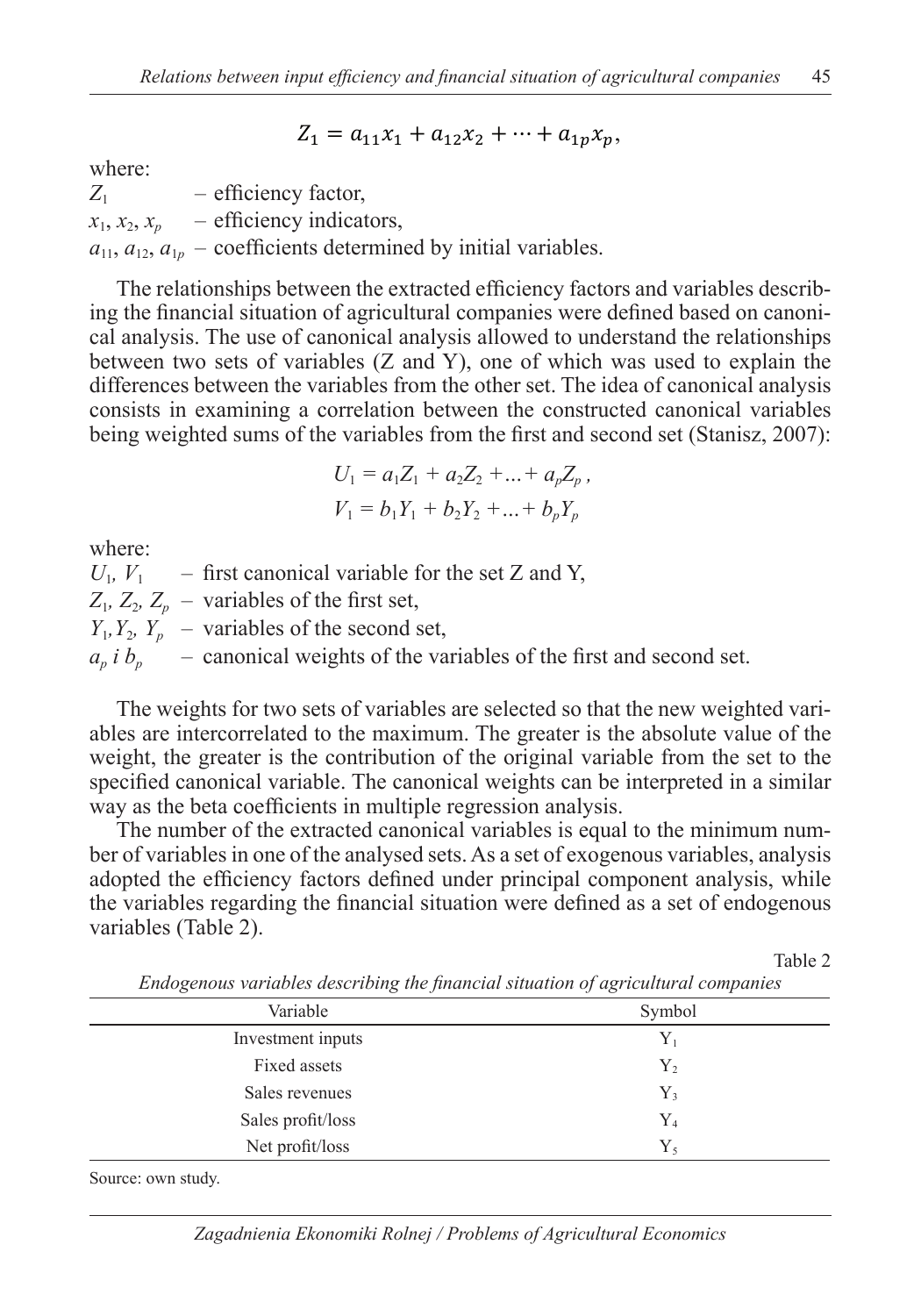### **Study results**

Table 3 presents the indicators representing the efficiency of using agricultural area (UAA). The ratio of sales revenues to the utilised agricultural area  $(X_1)$  in 2005--2013 increased from PLN 5.8 thousand/ha of UAA to PLN 9.6 thousand/ha of UAA, i.e. by 65.5%. Despite the increased efficiency of land use in the analysed period, the ratio of sales profit/loss to the unit of utilised agricultural area  $(X_2)$  showed different trends. Agricultural companies obtained a positive sales result only in 2005- -2007 and in 2010, which, with growing revenues, may point to the higher growth rate of direct costs. On average, in 2005-2013, the loss on sale amounted to PLN 0.1 thousand/ha of UAA, however, this value was underestimated due to the fact that direct payments were not included. Only at the level of net profit that includes other operating revenues the efficiency of using UAA has slightly improved  $(X_3)$ . The lowest ratio of net profit to UAA was recorded in 2008 (PLN 0.5 thousand/ha of UAA), while in subsequent years the efficiency in this regard was improving and in 2012 it was at the level of PLN 1.3 thousand/ha of UAA.

| Ratio   | Years |      |      |        |        |      |        |      |        |         |
|---------|-------|------|------|--------|--------|------|--------|------|--------|---------|
|         | 2005  | 2006 | 2007 | 2008   | 2009   | 2010 | 2011   | 2012 | 2013   | Average |
| $X_1$   | 5.8   | 6.4  | 7.1  | 6.9    | 6.7    | 7.5  | 8.4    | 9.3  | 9.6    | 7.8     |
| $X_{2}$ | 0.2   | 0.1  | 0.2  | $-0.3$ | $-0.5$ | 0.1  | $-0.2$ | 0.0  | $-0.1$ | $-0.1$  |
| $X_{3}$ | 0.6   | 0.7  | 1.1  | 0.5    | 0.7    | 1.2  | 1.2    | 1.4  | 1.2    | 1.0     |
| $X_4$   | 0.9   | 1.1  | 1.1  | 1.3    | 1.3    | 0.8  | 1.8    | 1.5  | 1.5    | 1.3     |
| $X_{5}$ | 4.7   | 5.9  | 6.4  | 7.1    | 7.7    | 7.5  | 8.9    | 9.4  | 10.2   | 7.8     |

*Efficiency of using agricultural areas of agricultural companies (PLN thousand/ha of UAA)*

Table 3

Source: own study.

The average value of investments per  $UAA(X_4)$  in 2005-2013 was PLN 1.3 thousand/ha of UAA, whereas in 2005-2009 the investment inputs of agricultural companies were growing. In 2010, the value of investment inputs decreased, which could result from the deteriorated efficiency of land use in 2008-2009. However, this phenomenon was of individual character, as in 2011 the  $X_4$  indicator rose to the highest level, i.e. PLN 1.8 thousand/ha of UAA. Along with increased investment inputs, the value of fixed assets  $(X_5)$  increased. In 2005-2013, the land/fixed asset ratio in agricultural companies increased from PLN 4.7 thousand/ha of UAA to PLN 10.2 thousand/ha of UAA, i.e. by 17%.

Table 4 provides indicators of the efficiency of using capital in agricultural companies. The ratio of sales revenues to equity capital  $(X_6)$  in 2005 was 101.4% and by 2013 it decreased by 34.7%.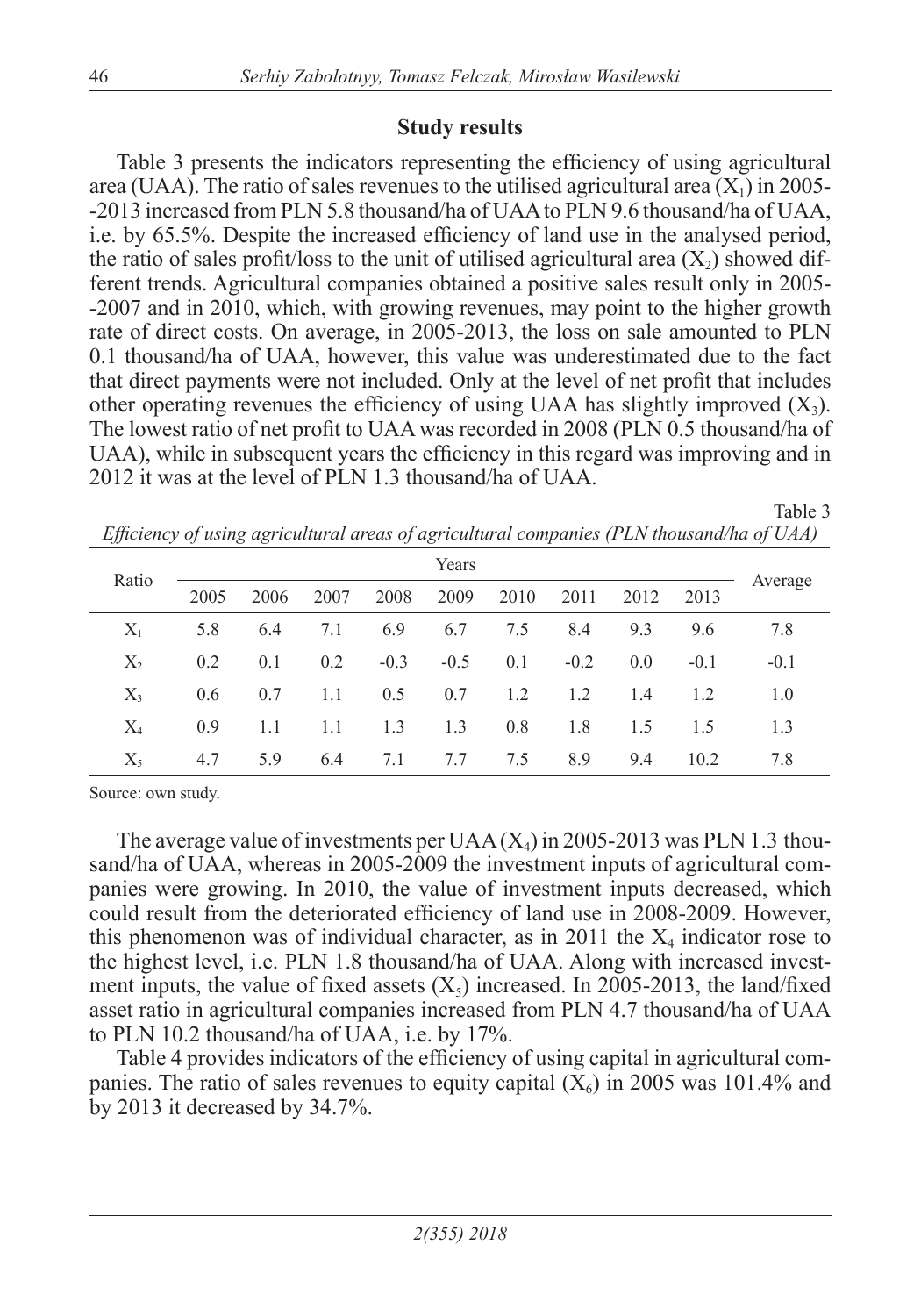| Ratio       |       |      |      |        | Years  |      |        |        |        |         |
|-------------|-------|------|------|--------|--------|------|--------|--------|--------|---------|
|             | 2005  | 2006 | 2007 | 2008   | 2009   | 2010 | 2011   | 2012   | 2013   | Average |
| $X_{16}$    | 101.4 | 89.1 | 85.8 | 84.1   | 77.7   | 73.0 | 70.3   | 72.0   | 66.7   | 80.0    |
| $X_7^a$     | 2.8   | 0.8  | 2.3  | $-3.7$ | $-5.7$ | 0.7  | $-1.8$ | $-0.2$ | $-0.7$ | $-0.1$  |
| $X_{s}^{b}$ | 10.7  | 9.4  | 13.3 | 5.8    | 8.0    | 12.1 | 10.0   | 10.4   | 8.2    | 9.8     |
| $X_{9}$     | 14.9  | 15.1 | 12.8 | 15.5   | 15.2   | 7.3  | 14.8   | 11.2   | 10.3   | 13.0    |
| $X_{10}$    | 81.5  | 82.5 | 78.0 | 86.0   | 89.6   | 72.7 | 74.6   | 72.6   | 71.1   | 78.8    |

*Efficiency of use of capital in agricultural companies (%)*

a The variable Sales profit/loss/Equity is the indicator of profitability of equity on the basic operating activity. <sup>b</sup> The variable Net profit/loss/Equity is the indicator of profitability of equity of agricultural companies.

Source: own study.

In the analysed period, managers of agricultural companies dynamically increased the value of equity capital and this increase significantly exceeded the growth rate of sales revenues. The profitability of equity capital at the level of operating activity was highly diversified in the analysed period. The lowest value of the  $X_7$  indicator was recorded in 2008-2009, in which equity capital generated operating loss from 3.7% to 5.7%. In the same period, the profitability of equity capital  $(X_8)$  was also lower than the average and was at the level from 5.8% to 8%. The highest level of profitability of this capital in agricultural companies was recorded in 2007 (13.3%) and 2010 (12.1%). In the following years, the profitability of equity capital in agricultural companies was gradually reduced. Owing to the remaining operating revenues, the profitability of this capital in 2005-2013 was positive and was at the level of 9.8%, on average. The dynamic increase in the value of equity capital in agricultural companies contributed to lowering the ratio of investments to this source of financing  $(X_9)$ . The lowest value of this indicator was found in 2010, where managers of companies, after two years of worse operating results, slightly reduced investment expenses. In 2011-2013, the ratio of investment inputs to equity capital decreased by 4.5%, which could have been linked to the elimination of co-financing for investments under the Rural Development Programme for 2007-2013.

The ratio of fixed assets to equity capital  $(X_{10})$  in 2005-2013 was, on average, 78.8%. The highest level of this indicator was recorded in 2009 when, as a result of the decreased value of sales revenues, managers significantly reduced the value of working assets.

Table 5 shows the efficiency indicators for using labour resources in agricultural companies in 2005-2013. As sales revenues increased, their ratio to the number of employees  $(X_{11})$  increased.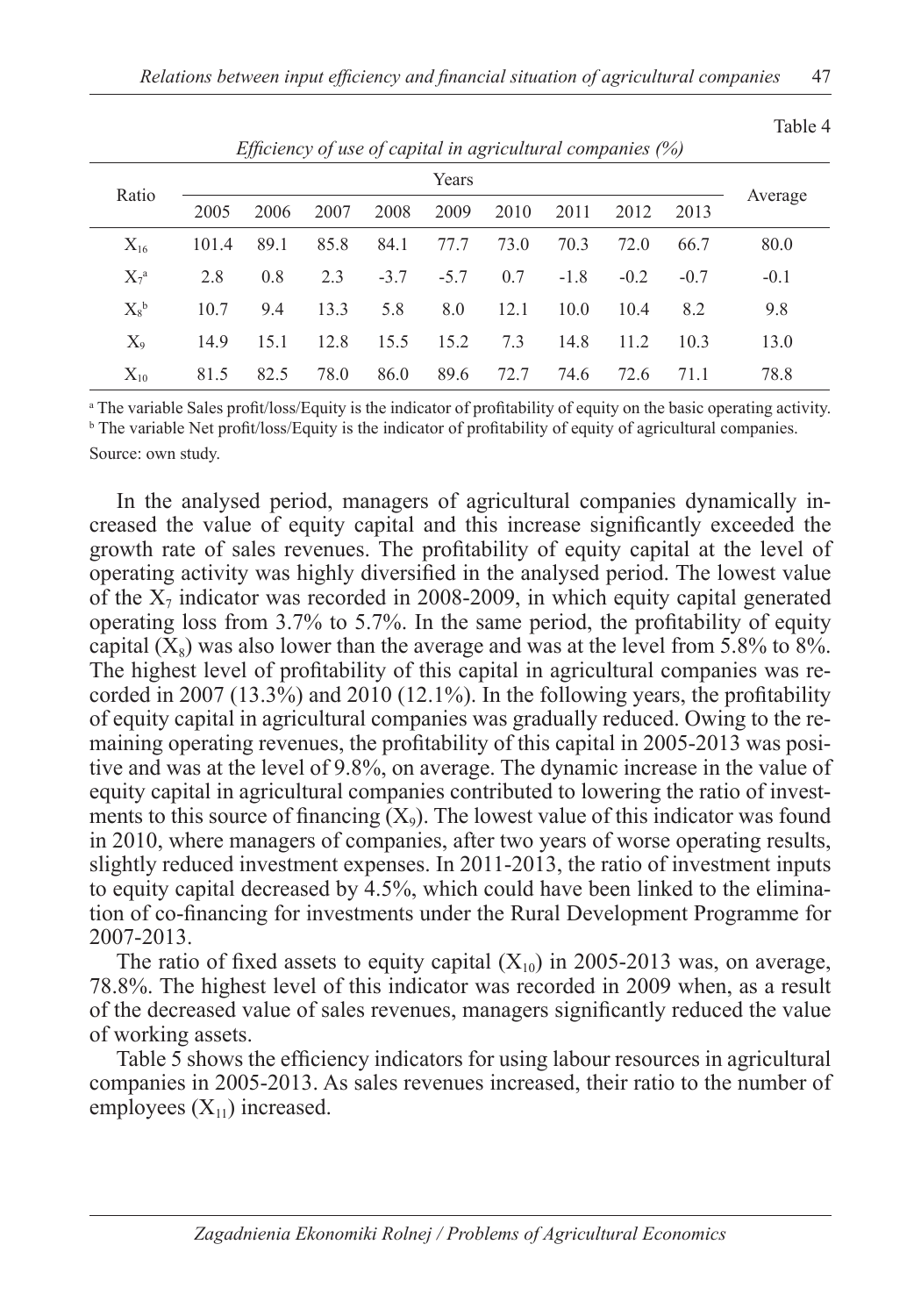| v        |       |       |       |        | $\epsilon$ |       |        |        |        |         |
|----------|-------|-------|-------|--------|------------|-------|--------|--------|--------|---------|
| Ratio    |       |       |       |        | Years      |       |        |        |        |         |
|          | 2005  | 2006  | 2007  | 2008   | 2009       | 2010  | 2011   | 2012   | 2013   | Average |
| $X_{11}$ | 151.7 | 165.9 | 196.3 | 197.8  | 202.3      | 234.5 | 236.0  | 268.0  | 273.7  | 220.1   |
| $X_{12}$ | 4.2   | 1.5   | 5.2   | $-8.7$ | $-14.8$    | 2.4   | $-6.0$ | $-0.8$ | $-2.8$ | $-2.1$  |
| $X_{13}$ | 15.9  | 17.5  | 30.4  | 13.6   | 20.8       | 38.8  | 33.4   | 38.9   | 33.6   | 28.1    |
| $X_{14}$ | 22.4  | 28.0  | 29.4  | 36.4   | 39.6       | 23.5  | 49.8   | 41.9   | 42.4   | 36.2    |
| $X_{15}$ | 122.0 | 153.7 | 178.4 | 202.3  | 233.3      | 233.7 | 250.3  | 270.6  | 292.1  | 222.0   |

*Efficiency of use of labour resources in agricultural companies (PLN thousand/FTE)*

Table 5

Source: own study.

While in 2005 revenues per one employee in agricultural companies were PLN 151.7 thousand, in 2013 this amount was PLN 273.7 thousand, i.e. it increased by 80.4%. This points to a significant improvement in the efficiency of human labour inputs. As regards the ratio of sales profit/loss to the number of employees  $(X_{12})$ , the trends were ambiguous. In 2009, the loss on operating activity per one employee was PLN 14.8 thousand. In 2005-2013, the ratio of net profit ratio to one employee  $(X_{13})$  was much more favourable and averaged PLN 28.1 thousand/employee. Investments implemented in agricultural companies contributed to a significant increase in the efficiency of using human labour. The ratio of net profit/loss to the number of employees in 2005 was PLN 15.9 thousand/employee and by 2013 it increased by PLN 17.7 thousand/employee. The value of investments per one employee  $(X_{14})$  increased in the analysed period. In 2005-2010, along with increased investment inputs, managers of companies reduced employment, which could result from modernisation of existing production processes and contributed to increasing the level of the  $X_{14}$  indicator. Since 2011, agricultural companies have gradually increased employment which, with high investment inputs, contributed to higher than average level of investment inputs per one employee. The scale of investments in fixed assets is presented by the ratio of fixed assets to the number of employees in agricultural companies  $(X_{15})$ , which increased from PLN 122 thousand/person in 2005 to PLN 292.1 thousand/person in 2013, i.e. by 139.4%.

In order to identify the relationships and trends in the efficiency of using inputs of agricultural companies, the next stage of the studies applied the statistical tools of multidimensional data analysis. On the basis of principal component analysis, the efficiency factors explaining the diversification in the financial indicators of agricultural companies were described and then the canonical model was constructed to specify the relationships between the defined factors and financial situation of the analysed entities.

At the first stage of analysing principal components, the eigenvalues of the covariance matrix for efficiency factors of agricultural companies were calculated (Table 6). This made it possible to identify the contribution of the extracted factors to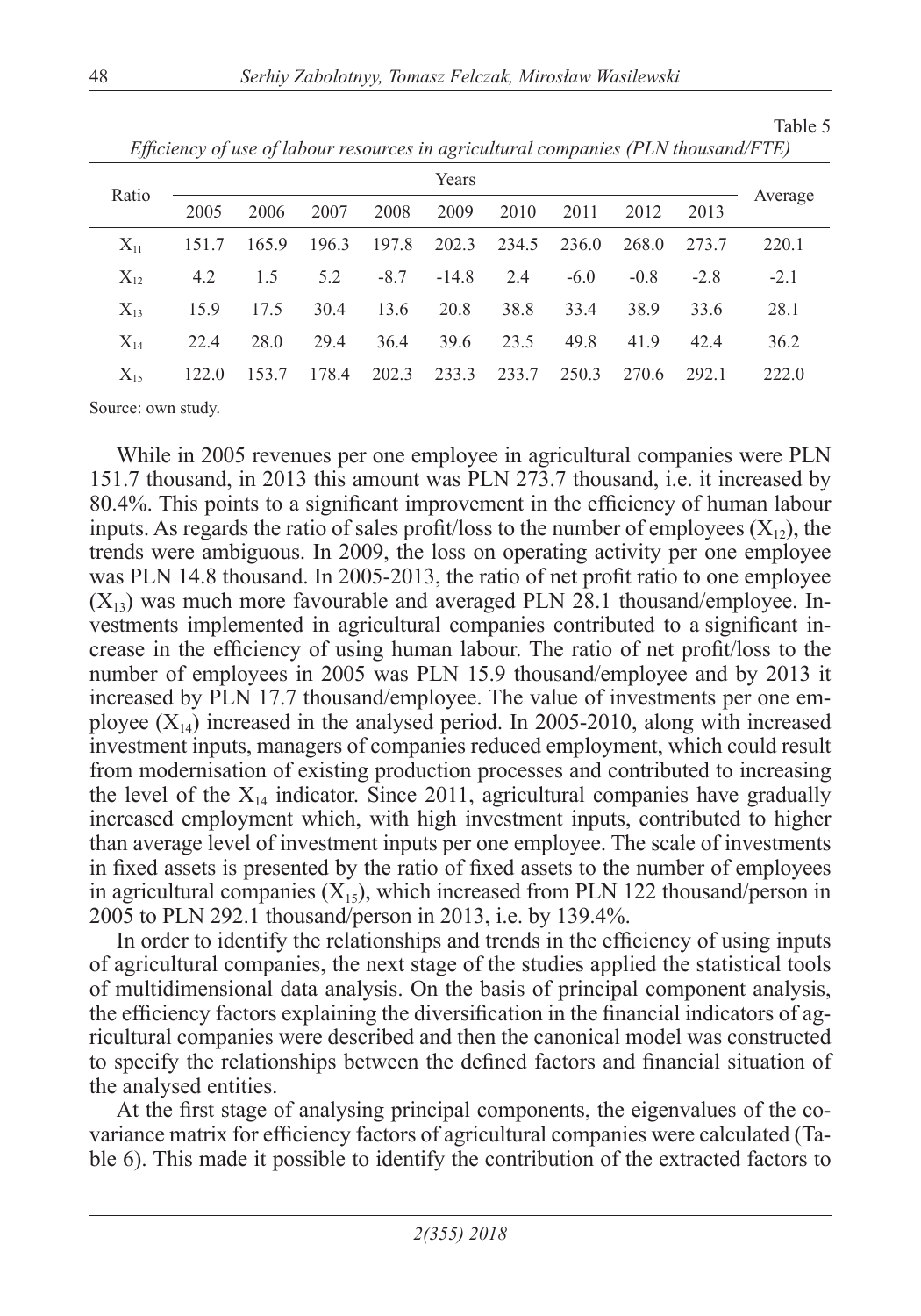explaining the total variance of all indicators determining the efficiency of using inputs. Factor 1 explained 26.3% of the total variance of efficiency indicators and factor  $2 - 15.2\%$  of the variance. The cumulative variance explained by factors 1-6 was 78.6%. It should be stressed that the contribution of the remaining efficiency factors to explaining the variability was within the range of 0.4-5.5% of the variance, which attested to their minor importance in assessing the analysed phenomenon.

Table 6

| Number         |            | Parameter                    |                          |              |  |  |  |  |  |
|----------------|------------|------------------------------|--------------------------|--------------|--|--|--|--|--|
| of the factor  | Eigenvalue | $%$ of the total<br>variance | Cumulative<br>eigenvalue | Cumulative % |  |  |  |  |  |
| $\mathbf{1}$   | 3.940613   | 26.27076                     | 3.94061                  | 26.2708      |  |  |  |  |  |
| $\mathfrak{2}$ | 2.275990   | 15.17327                     | 6.21660                  | 41.4440      |  |  |  |  |  |
| $\mathfrak{Z}$ | 2.033812   | 13.55875                     | 8.25042                  | 55.0028      |  |  |  |  |  |
| $\overline{4}$ | 1.506331   | 10.04221                     | 9.75675                  | 65.0450      |  |  |  |  |  |
| 5              | 1.132680   | 7.55120                      | 10.88943                 | 72.5962      |  |  |  |  |  |
| 6              | 0.898104   | 5.98736                      | 11.78753                 | 78.5835      |  |  |  |  |  |
| 7              | 0.822262   | 5.48175                      | 12.60979                 | 84.0653      |  |  |  |  |  |
| 8              | 0.656361   | 4.37574                      | 13.26616                 | 88.4410      |  |  |  |  |  |
| 9              | 0.497179   | 3.31453                      | 13.76333                 | 91.7556      |  |  |  |  |  |
| 10             | 0.388424   | 2.58949                      | 14.15176                 | 94.3451      |  |  |  |  |  |
| 11             | 0.288450   | 1.92300                      | 14.44021                 | 96.2681      |  |  |  |  |  |
| 12             | 0.209346   | 1.39564                      | 14.64955                 | 97.6637      |  |  |  |  |  |
| 13             | 0.196370   | 1.30913                      | 14.84592                 | 98.9728      |  |  |  |  |  |
| 14             | 0.090485   | 0.60323                      | 14.93641                 | 99.5761      |  |  |  |  |  |
| 15             | 0.063590   | 0.42394                      | 15.00000                 | 100.0000     |  |  |  |  |  |

*Eigenvalues of the covariance matrix for efficiency factors of agricultural companies*

Source: own study.

A graphical confirmation of the thesis about the significance of factors is the Cattell's scree plot, which allows to visualise the contribution of the individual factors in explaining the variance of variables (Fig. 1) (Stanisz, 2007). According to the classical interpretation of the plot, principal component analysis should include the factors on the left from the point after which there is a slight decrease in the explained variance (factorial scree – in this case after factor 5).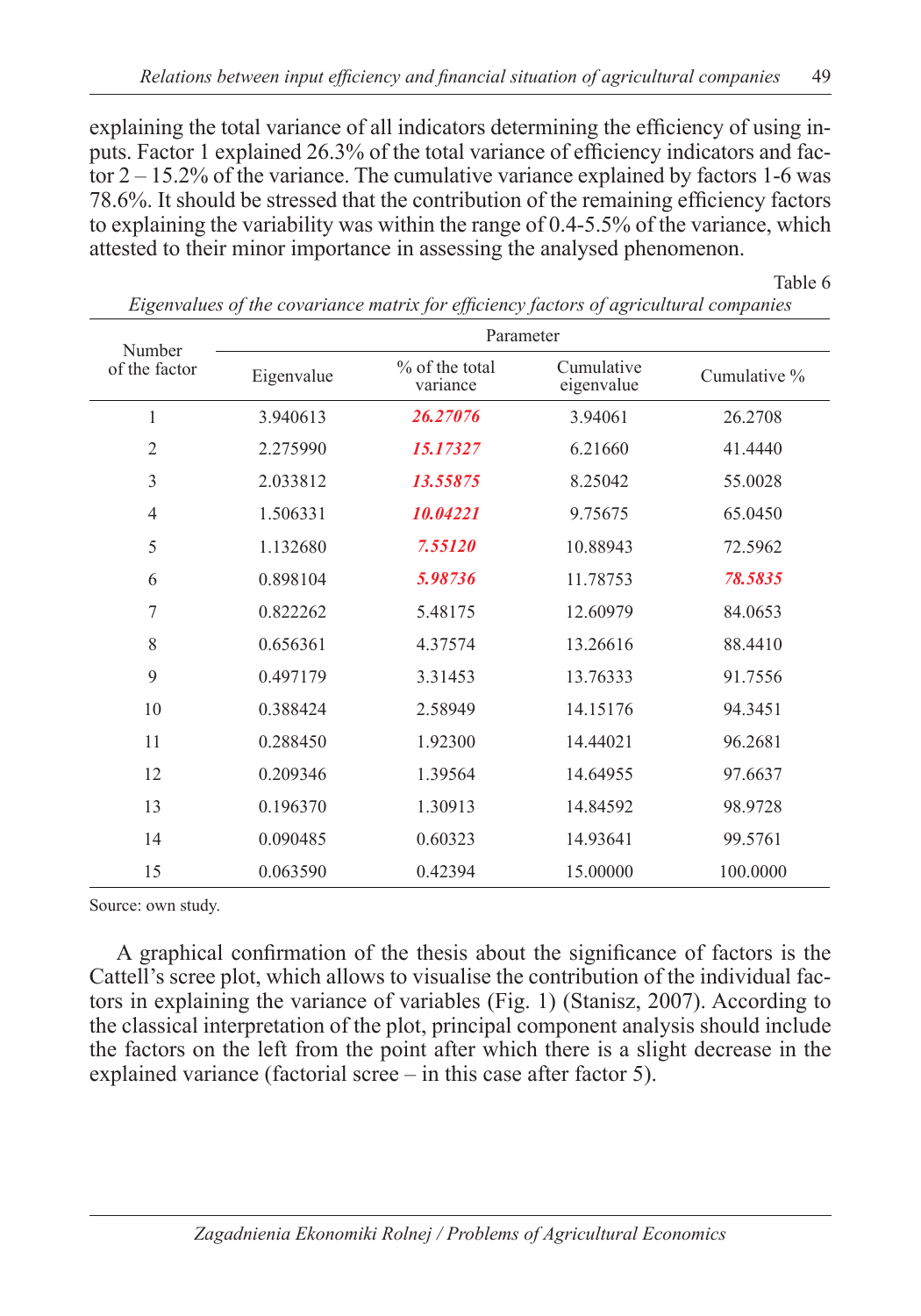

*Fig. 1.* Cattell's scree plot for the efficiency factors of agricultural companies. Source: own study.

The next step of the studies was to analyse the coefficients of principal components informing about the way and impact of the individual financial indicators on the extracted efficiency factors (Table 7).

Table 7

*Coefficients of principal components for financial indicators describing the efficiency factors of agricultural companies*

| Variable | Factor $Z_1$ | Factor $Z_2$ | Factor $Z_3$ | Factor $Z_4$ | Factor $Z_5$ | Factor $Z_6$ |
|----------|--------------|--------------|--------------|--------------|--------------|--------------|
| $X_1$    | $-0.335143$  | 0.084588     | $-0.208414$  | 0.856109     | $-0.028116$  | 0.065345     |
| $X_2$    | $-0.597395$  | $-0.344357$  | $-0.281603$  | 0.015646     | $-0.393728$  | 0.282042     |
| $X_3$    | $-0.676394$  | $-0.368972$  | $-0.240354$  | 0.056615     | $-0.295820$  | 0.262796     |
| $X_4$    | $-0.410548$  | 0.579199     | 0.287245     | 0.101750     | $-0.409740$  | $-0.018216$  |
| $X_5$    | $-0.399803$  | 0.355362     | 0.349650     | 0.543014     | 0.072341     | $-0.205195$  |
| $X_6$    | $-0.025625$  | 0.328324     | $-0.788441$  | 0.227836     | 0.191894     | 0.000238     |
| $X_7$    | $-0.381849$  | $-0.350448$  | 0.029336     | 0.014365     | $-0.367935$  | $-0.707828$  |
| $X_8$    | $-0.216924$  | 0.134156     | $-0.737791$  | $-0.191826$  | 0.098849     | $-0.395443$  |
| $X_9$    | $-0.112037$  | 0.654789     | $-0.148601$  | $-0.256972$  | $-0.428328$  | 0.151216     |
| $X_{10}$ | $-0.086366$  | 0.689150     | $-0.420530$  | $-0.209946$  | 0.083931     | 0.002969     |
| $X_{11}$ | $-0.733967$  | $-0.012215$  | 0.048545     | 0.171759     | 0.403071     | 0.105833     |
| $X_{12}$ | $-0.815390$  | $-0.245345$  | $-0.089271$  | $-0.208066$  | 0.066191     | $-0.048879$  |
| $X_{13}$ | $-0.801718$  | $-0.221410$  | $-0.008734$  | $-0.335770$  | 0.263051     | 0.075392     |
| $X_{14}$ | $-0.448812$  | 0.446935     | 0.350902     | $-0.243480$  | $-0.068707$  | $-0.002139$  |
| $X_{15}$ | $-0.651326$  | 0.301591     | 0.386319     | $-0.144569$  | 0.320928     | $-0.056918$  |

Source: own study.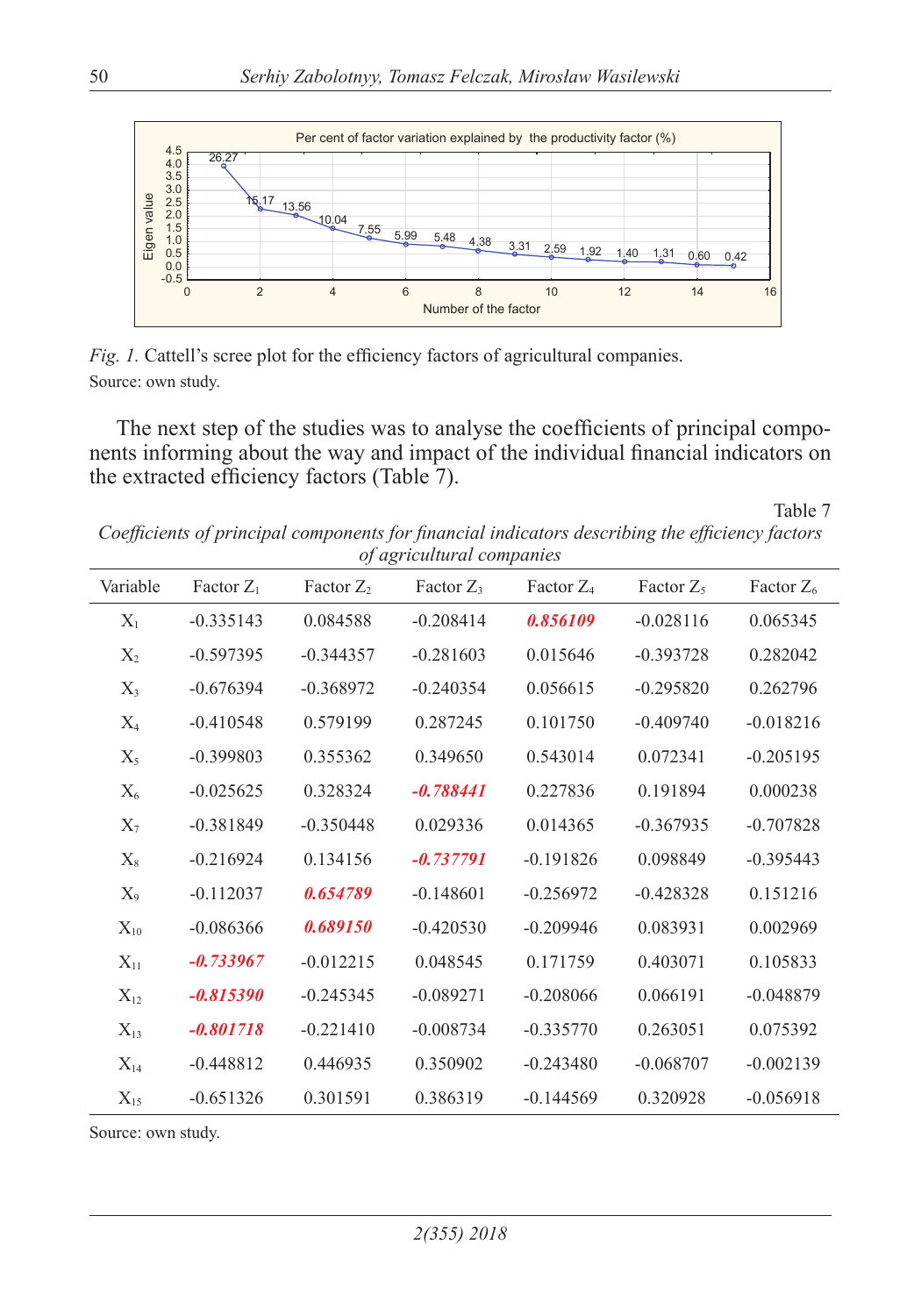Only the first efficiency factors explaining the vast majority of variability in the financial indicators of agricultural companies were assessed. The greatest impact on the  $Z_1$  factor was that of the  $X_{11}$ ,  $X_{12}$  and  $X_{13}$  indicators, characterised by the efficiency of using labour resources of agricultural companies. Given the significant share of this factor in explaining the variance of variables, this means that the labour efficiency indicators differentiated the population of agricultural companies to the greatest extent. The  $Z_1$  factor can be interpreted as a synthetic measure of efficiency of using labour resources in agricultural companies. An exemplary equation explaining the evolution of the  $Z_1$  factor can be formulated as follows<sup>5</sup>:

 $Z_1 = -0.4108X_{12} - 0.4039X_{13} - 0.3697X_{11} - 0.3407X_3 - 0.3281X_{15} - 0.3009X_2 0.2261X_{14} - 0.2068X_4 - 0.2014X_5 - 0.1924X7 - 0.1688X_1 - 0.1093X_8 - 0.0564X_9$  $-0.0435X_{10} - 0.0129X_{6}$ 

The  $Z_2$  factor was most susceptible to the impact of the capital involvement efficiency indicators in the asset aspect  $(X_9 \text{ and } X_{10})$ . In turn, the Z<sub>3</sub> factor was affected by the capital involvement efficiency indicators in the income aspect  $(X_6$  and  $X_8)$ . The  $Z<sub>4</sub>$  factor reflected the efficiency of using land resources as it was conditional upon the  $X_1$  indicator. The  $Z_5$  factor was, to a comparable extent, related to various efficiency variables and, therefore, could not be clearly assessed. On the other hand, the  $Z_6$  factor had a relatively lower contribution to explaining the variance and interpretation of this factor was ignored.

At the next stage of the studies, the correlations between the analysed efficiency indicators for using resources and principal components were described. To do this, the factorial loads of the individual variables were specified (Table 8). The signs of the factorial loads are only important in this meaning that the variables with the opposite signs of the loads affect the principal component in the opposite way (Stanisz, 2007). In general, analysis of the factorial loads confirmed the conclusions from interpreting the coefficients of principal components for the factors. The  $Z_1$  factor was characterised by the highest correlation coefficient with the variables of using the labour resource  $(X_{11}, X_{12}, X_{13})$ . The  $Z_1$  factor has been determined as the labour efficiency. The  $Z_2$  and  $Z_3$  factors showed the strongest relationships with the efficiency indicators for involved capital (with the  $X_9$  and  $X_{10}$  and  $X_6$  and  $X_8$  variables, respectively). The  $Z_2$  factor was called the capital efficiency – asset aspect, and the  $Z_3$  factor – the capital efficiency – income aspect. The  $Z_4$  factor had the highest correlation with the  $X_1$  variable, and therefore it was called the land efficiency. Owing to the lower eigenvalues, the interpretation of the 5 and 6 factors was abandoned.

 $5 Z_2 = 0.4568 X_{10} + 0.4340 X_9 + 0.3839 X_4 + 0.2963 X_{14} - 0.2446 X_3 + 0.2356 X_4 - 0.2323 X_7 - 0.2283 X_2 +$  $0.2176X_6 + 0.1999X_{15} - 0.1626X_{12} - 0.1468X_{13} + 0.0889X_8 + 0.0560X_1 - 0.0081X_{11}$ 

 $Z_3$  = -0.5529 $X_6$  – 0.5173 $X_8$  – 0.2949 $X_{10}$  + 0.2709 $X_{15}$  +0.2461 $X_{14}$  +0.2452 $X_5$  +0.2014 $X_4$  – 0.1975 $X_2$  –  $0.1685X_3 - 0.1461X_1 - 0.1042X_9 - 0.0626X_{12} + 0.0340X_{11} + 0.0206X_7 - 0.0061X_{13}$ 

 $Z_4 = 0.6975X_1 + 0.4424X_5 - 0.2736X_{13} - 0.2094X_9 + 0.1856X_6 - 0.1711X_{10} - 0.1695X_{12} - 0.1563X_8 +$  $0.1400X_{11} - 0.1178X_{15} + 0.0829X_4 + 0.0461X_3 + 0.0128X_2 + 0.0117X_7$ 

 $Z_4$  = -0.4025X<sub>2</sub> – 0.3900X<sub>4</sub> + 0.3787X<sub>11</sub> – 0.3700X<sub>3</sub> – 0.3457X<sub>7</sub> +0.3016X<sub>15</sub> – 0.2780X<sub>3</sub> + 0.2472X<sub>13</sub> +  $0.1803_6 + 0.0929X_8 + 0.0789X_{10} + 0.0680X_5 - 0.0650X_{14} + 0.0622X_{12} - 0.0265X_{14}$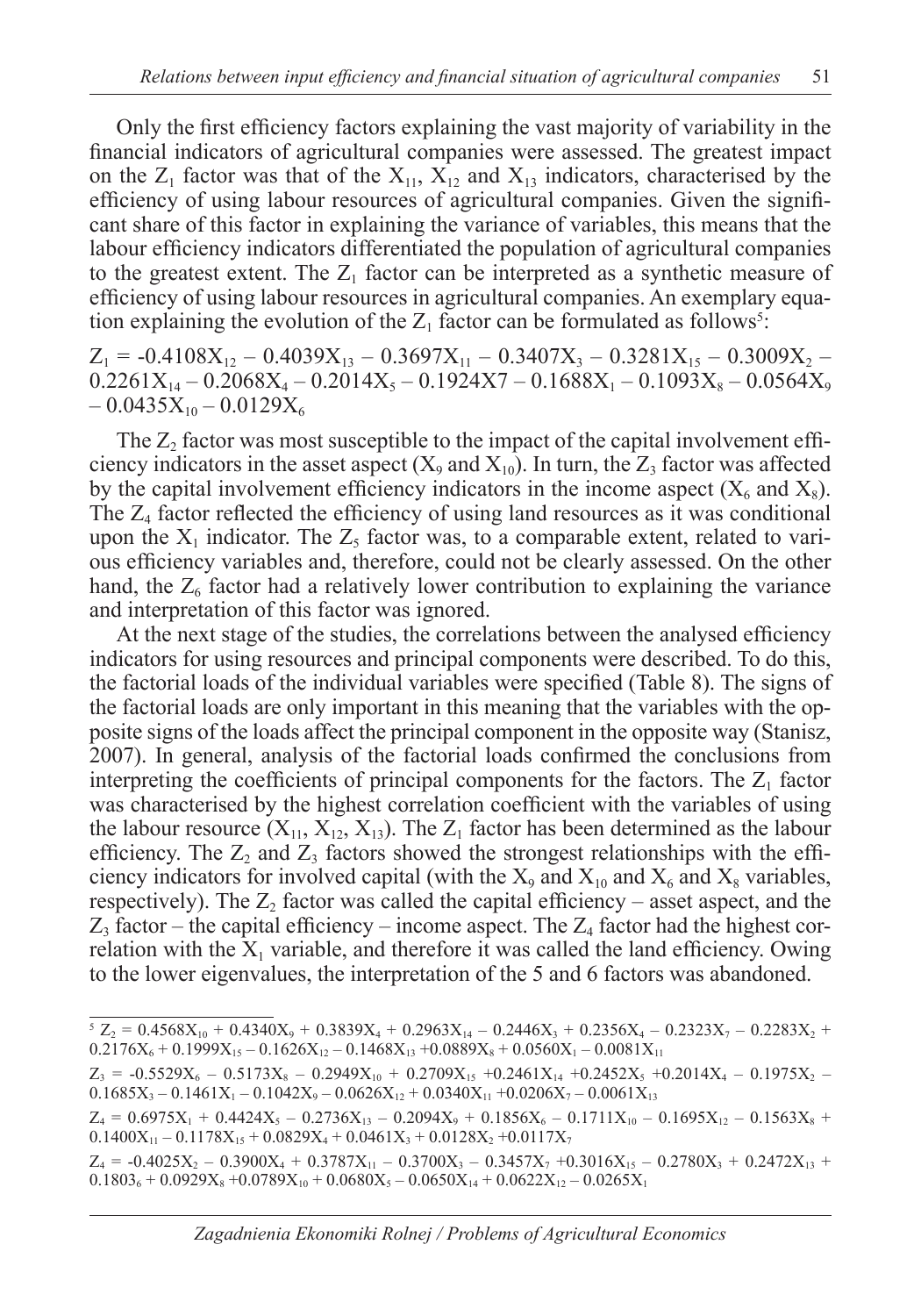|          |             |             | of agriculum at companies |             |             |             |
|----------|-------------|-------------|---------------------------|-------------|-------------|-------------|
| Variable | $Z_1$       | $Z_2$       | $Z_3$                     | $Z_4$       | $Z_5$       | $Z_6$       |
| $X_1$    | $-0.335143$ | 0.084588    | $-0.208414$               | 0.856109    | $-0.028116$ | 0.065345    |
| $X_2$    | $-0.597395$ | $-0.344357$ | $-0.281603$               | 0.015646    | $-0.393728$ | 0.282042    |
| $X_3$    | $-0.676394$ | $-0.368972$ | $-0.240354$               | 0.056615    | $-0.295820$ | 0.262796    |
| $X_4$    | $-0.410548$ | 0.579199    | 0.287245                  | 0.101750    | $-0.409740$ | $-0.018216$ |
| $X_5$    | $-0.399803$ | 0.355362    | 0.349650                  | 0.543014    | 0.072341    | $-0.205195$ |
| $X_6$    | $-0.025625$ | 0.328324    | $-0.788441$               | 0.227836    | 0.191894    | 0.000238    |
| $X_7$    | $-0.381849$ | $-0.350448$ | 0.029336                  | 0.014365    | $-0.367935$ | $-0.707828$ |
| $X_8$    | $-0.216924$ | 0.134156    | $-0.737791$               | $-0.191826$ | 0.098849    | $-0.395443$ |
| $X_9$    | $-0.112037$ | 0.654789    | $-0.148601$               | $-0.256972$ | $-0.428328$ | 0.151216    |
| $X_{10}$ | $-0.086366$ | 0.689150    | $-0.420530$               | $-0.209946$ | 0.083931    | 0.002969    |
| $X_{11}$ | $-0.733967$ | $-0.012215$ | 0.048545                  | 0.171759    | 0.403071    | 0.105833    |
| $X_{12}$ | $-0.815390$ | $-0.245345$ | $-0.089271$               | $-0.208066$ | 0.066191    | $-0.048879$ |
| $X_{13}$ | $-0.801718$ | $-0.221410$ | $-0.008734$               | $-0.335770$ | 0.263051    | 0.075392    |
| $X_{14}$ | $-0.448812$ | 0.446935    | 0.350902                  | $-0.243480$ | $-0.068707$ | $-0.002139$ |
| $X_{15}$ | $-0.651326$ | 0.301591    | 0.386319                  | $-0.144569$ | 0.320928    | $-0.056918$ |

*Factorial loads of the financial indicators describing the efficiency factors of agricultural companies*

Source: own study.

Canonical analysis has been used to determine the relationships between the extracted efficiency factors and the variables describing the financial situation of agricultural companies. In the first place, the statistical significance of the defined canonical variables has been assessed based on the chi-squared test (Table 9) (Stanisz, 2007). The values of the *p* coefficient  $(p<0.05)$  indicate the significance of four extracted canonical variables. The highest correlation factors between the aggregate weighted values of the variables in each set and the weights took place for the first and second canonical variable (0.6821 and 0.6355, respectively). This attests to the decisive significance of these variables in explaining the relationships between the efficiency factors and the financial situation of agricultural companies.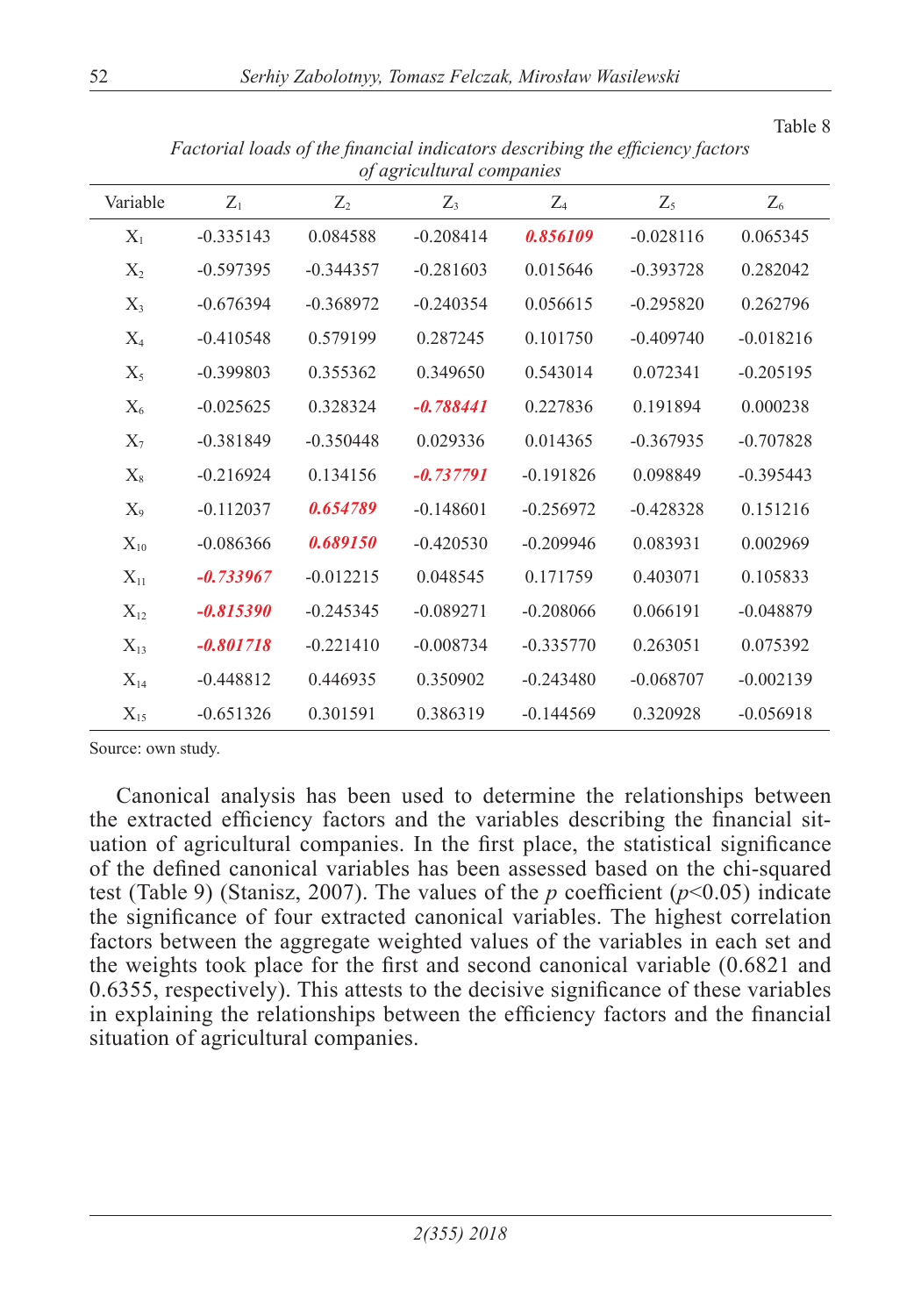| Removed<br>root <sup>a</sup> | Canonical R | Canonical<br>R-sgare | $\chi^2$ | df | р        | Primary<br>lambda |
|------------------------------|-------------|----------------------|----------|----|----------|-------------------|
| 0 <sup>b</sup>               | 0.682124    | 0.465293             | 2190.023 | 25 | 0.000000 | 0.213547          |
|                              | 0.635454    | 0.403802             | 1301.990 | 16 | 0.000000 | 0.399371          |
| 2                            | 0.511926    | 0.262069             | 568.366  | 9  | 0.000000 | 0.669864          |
| 3                            | 0.300955    | 0.090574             | 137.278  | 4  | 0.000000 | 0.907759          |
| $\overline{4}$               | 0.042821    | 0.001834             | 2.603    |    | 0.106643 | 0.998166          |

*Chi-squared test of the canonical variables describing the efficiency and financial situation of agricultural companies*

a Root or canonical variable.

<sup>b</sup> "0" means that in this row we do not delete any canonical variable.

Source: own study.

For the purpose of determining the canonical weights, the exogenous variables (efficiency factors) and the endogenous variables (balance-sheet and resulting values) were grouped in two sets, the left – for the Z variables (factors) and the right – for the Y variables (balance sheet and resulting values). The canonical weights were characteristics of the way and value of the impact of the individual efficiency factors and balance sheet and resulting values on the canonical variables. Based on the results included in Tables 10 and 11, we can describe a model of the relationship between the variable sets for the efficiency and financial situation of agricultural companies for:

the first canonical variable:

 $U_1 = -0.2326Z_1 + 0.6851Z_2 + 03899Z_3 - 0.3647Z_4 - 0.4379Z_5$  $V_1$ = 1.2750Y<sub>1</sub> – 0.0024Y<sub>2</sub> – 0.7512Y<sub>3</sub> + 0.1313Y<sub>4</sub> – 0.3474Y<sub>5</sub> the second canonical variable:

 $U_2 = -0.7833Z1 - 0.2780Z_2 - 0.2839Z_3 + 0.1970Z_4 - 0.4356Z_5$  $V_2 = 0.2131Y1 - 0.3142Y_2 + 0.4402Y_3 + 0.9894Y_4 - 0.1895Y_5$ the third canonical variable:

 $U_3 = -0.1297Z_1 - 0.4514Z_2 + 0.0219Z_3 - 0.8756Z_4 + 0.1108Z_5$  $V_3 = -0.3254Y_1 + 0.3645Y_2 - 1.5082Y_3 - 0.2833Y_4 + 1.3897Y_5$ the fourth canonical variable:  $U_4 = -0.435320Z_1 - 0.125725Z_2 + 0.711930Z_3 + 0.209643Z_4 + 0.493857Z_5$ 

 $V_4$  = -0.639493Y<sub>1</sub> + 2.136312Y<sub>2</sub> – 0.980297Y<sub>3</sub> + 0.426055Y<sub>4</sub> – 0.372807Y<sub>5</sub>

The obtained values of the canonical weights indicate that the greatest contribution to explaining the first canonical variable in the  $U_1$  sum of the left set was that of the  $Z_2$  factor *capital efficiency – asset aspect* (0.6851), while the second canonical variable in the  $U_2$  sum was to the greatest extent explained by the  $Z_1$  factor *labour efficiency* (-0.7833). The third canonical variable  $(U_3)$  was affected by the  $Z_4$  factor *land efficiency* (-0.8756). The fourth  $(U_4)$  and fifth  $(U_5)$  variables were more susceptible to the impact of the  $Z_3$  factors *capital efficiency – income aspect*.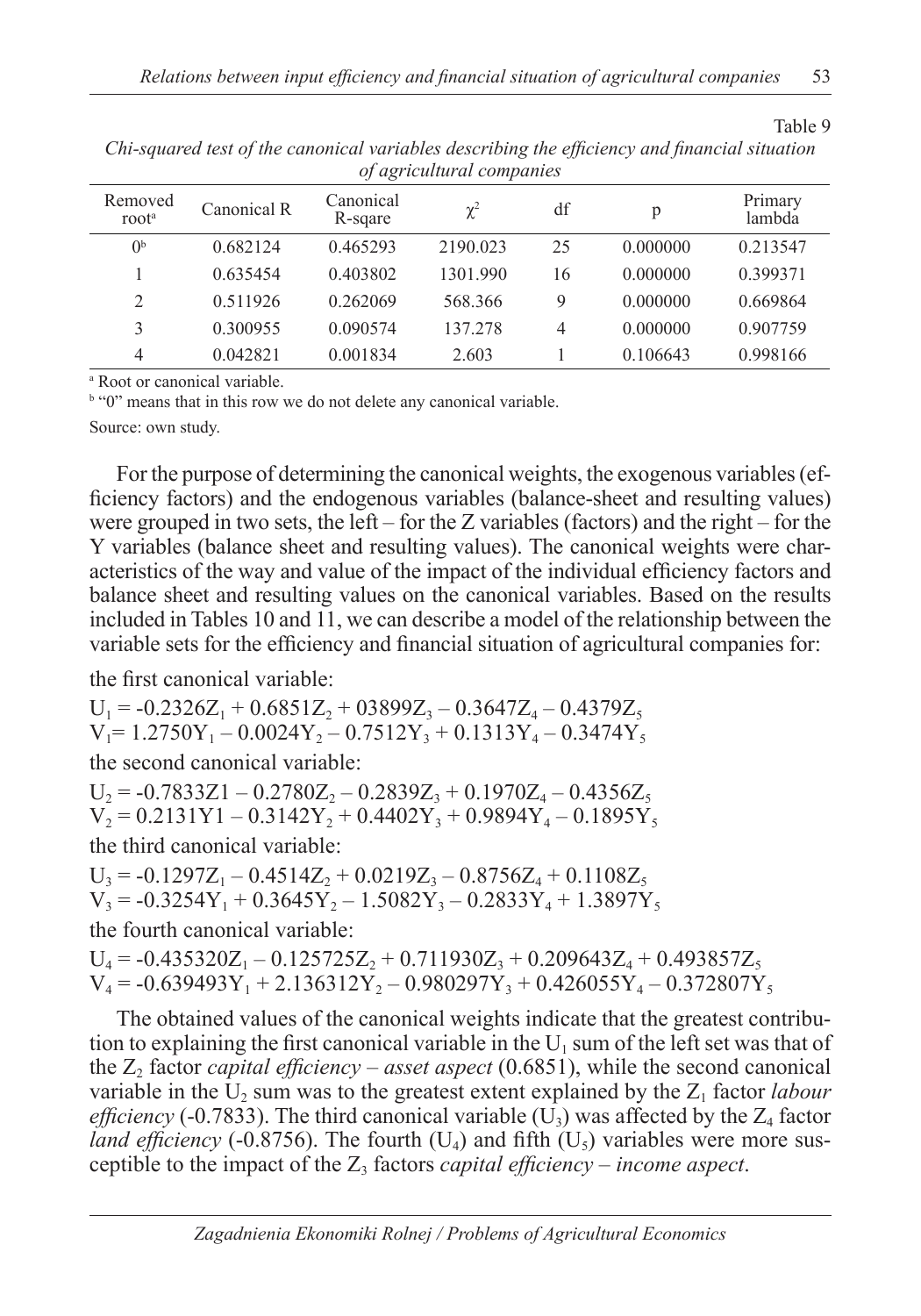|          | Canonical weights of the efficiency factors of agricultural companies |                             |                   |             |             |  |  |  |  |  |
|----------|-----------------------------------------------------------------------|-----------------------------|-------------------|-------------|-------------|--|--|--|--|--|
| Variable |                                                                       | Canonical weights, left set |                   |             |             |  |  |  |  |  |
|          | Root 1                                                                | Root 2                      | Root <sub>3</sub> | Root 4      | Root 5a     |  |  |  |  |  |
| $Z_1$    | $-0.232553$                                                           | $-0.783279$                 | $-0.129684$       | $-0.435320$ | $-0.355065$ |  |  |  |  |  |
| $Z_2$    | 0.685097                                                              | $-0.278004$                 | $-0.451349$       | $-0.125725$ | 0.483564    |  |  |  |  |  |
| $Z_3$    | 0.389878                                                              | $-0.283874$                 | 0.021944          | 0.711930    | $-0.509985$ |  |  |  |  |  |
| $Z_4$    | $-0.364372$                                                           | 0.197047                    | $-0.875613$       | 0.209643    | $-0.133260$ |  |  |  |  |  |
| $Z_5$    | $-0.437939$                                                           | $-0.435632$                 | 0.110849          | 0.493857    | 0.601874    |  |  |  |  |  |

*Canonical weights of the efficiency factors of agricultural companies*

a Canonical variable 5 is statistically insignificant.

Source: own study.

Table 11

Table 10

*Canonical weights of the variables for the financial situation of agricultural companies*

| Variable    | Canonical weights, right set |             |            |             |            |  |  |  |  |
|-------------|------------------------------|-------------|------------|-------------|------------|--|--|--|--|
|             | Root 1                       | Root 2      | Root 3     | Root 4      | Root 5     |  |  |  |  |
| ${\rm Y}_1$ | 1.275057                     | 0.213047    | $-0.32540$ | $-0.639493$ | $-0.23477$ |  |  |  |  |
| Υ,          | $-0.002364$                  | $-0.314199$ | 0.36453    | 2.136312    | 0.29878    |  |  |  |  |
| Y,          | $-0.751166$                  | 0.440186    | $-1.50820$ | $-0.980297$ | $-0.25879$ |  |  |  |  |
| ${\rm Y}_4$ | 0.131317                     | 0.989414    | $-0.28333$ | 0.426055    | 0.72569    |  |  |  |  |
| $Y_{5}$     | $-0.347439$                  | $-0.189524$ | 1.38967    | $-0.372807$ | $-1.03270$ |  |  |  |  |

Source: own study.

In the V sums of the right set, the first canonical variable  $(V_1)$  was to the greatest extent shaped by the  $Y_1$  variable investment inputs (1.2750) and the  $Y_3$  variable sales revenues (-0.7512). The second canonical variable (V<sub>2</sub>) was affected by the Y<sub>4</sub> variable sales profit/loss (0.9894) and the third  $(V_3)$  – by the Y<sub>3</sub> variable sales revenues (-1.5082) and  $Y_5$  variable net profit/loss (1.3897). The fourth canonical variable (V4) was shaped by the  $Y_2$  variable fixed assets (2.1363) and  $Y_3$  variable sales revenues (-0.9802). Summing up, it can be concluded that the greatest contribution to explaining the canonical variables in the Y sums of the sets was that of resulting categories, while the impact of the balance-sheet variables was at a moderate level. Given the distribution of the weights among the individual variables in both sets, it should be concluded that the efficiency of using labour and land (characterised by the  $U_2$  and  $U_3$  variables) was to a greater extent related to revenues and financial results of agricultural companies ( $V_2$  and  $V_3$  variables), while the efficiency of capital involvement  $(U_1$  and  $U_4$  variables) showed stronger dependences on the financial situation of those entities  $(V_1$  and  $V_4$  variables).

Analysis of the factorial loads of the variables confirmed the conclusions from the characteristic of the canonical weights. The factorial loads determine the strength of the correlations among the roots and the variables being analysed. It should be stressed that, due to the lack of correlation (orthogonality) among the efficiency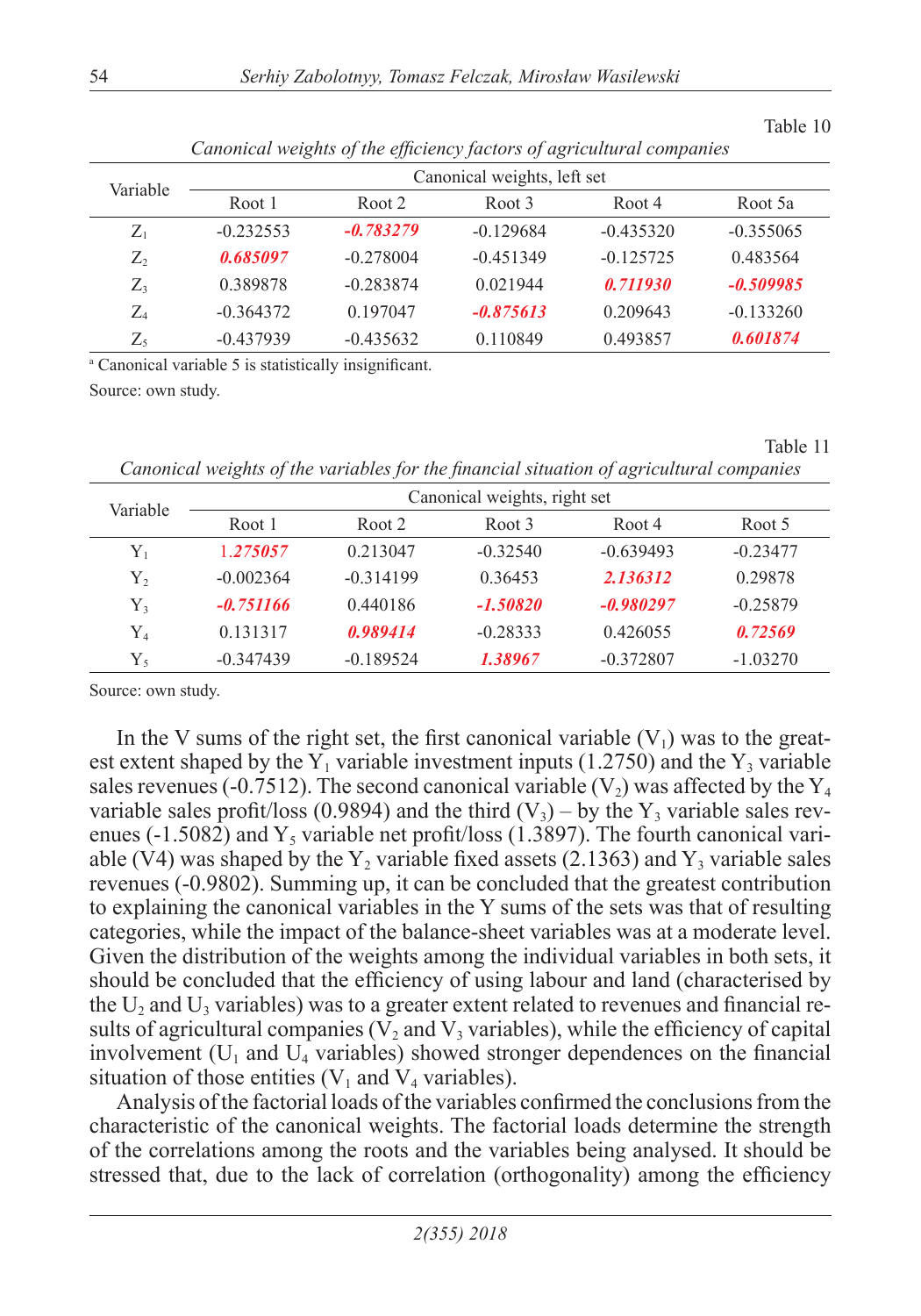factors, the specific canonical weights of the left set of variables were also the correlation factors (factorial loads) among those variables and roots (Table 10). In the case of the variables for the financial situation, the factorial loads are shown in Table 12. For the first canonical variable, the largest factorial load was reached by the Y<sub>1</sub> variable investment inputs (0.6445), for the second root – Y<sub>4</sub> variable sales profit/loss (0.9635), for the third canonical variable –  $Y_3$  variable sales revenues  $(-0.4940)$ , and for the fourth variable  $-Y_2$  variable fixed assets (0.6361). This attested to the strongest relations between the efficiency of capital involvement and the value of investment inputs, as well as the efficiency of using labour and land resources and the results of agricultural companies.

Table 12

| Variable    | Factorial loads, right set |          |             |          |                   |  |  |  |
|-------------|----------------------------|----------|-------------|----------|-------------------|--|--|--|
|             | Root 1                     | Root 2   | Root 3      | Root 4   | Root <sub>5</sub> |  |  |  |
| Y,          | 0.644514                   | 0.251581 | $-0.246450$ | 0.171600 | $-0.656601$       |  |  |  |
| Y,          | 0.092328                   | 0.134450 | $-0.301598$ | 0.636112 | $-0.691230$       |  |  |  |
| Y,          | $-0.199279$                | 0.328410 | $-0.494011$ | 0.236338 | $-0.743325$       |  |  |  |
| ${\rm Y}_4$ | $-0.039505$                | 0.963546 | 0.225107    | 0.088219 | 0.107531          |  |  |  |
| $Y_{5}$     | $-0.097633$                | 0.576509 | 0.250751    | 0.147800 | $-0.757222$       |  |  |  |

*Factorial loads of the variables for the financial situation of agricultural companies*

Source: own study.

In addition, for each canonical variable the extracted variance and redundancy were calculated (Table 13 and 14).

Table 13

*Extracted variance of the canonical variables in the set of the efficiency factors of agricultural companies*

| Root Factor | ., .,<br>Extracted variance (shares), left set |            |
|-------------|------------------------------------------------|------------|
|             | Extracted variance                             | Redundancy |
| Root 1      | 0.200000                                       | 0.093059   |
| Root 2      | 0.200000                                       | 0.080760   |
| Root 3      | 0.200000                                       | 0.052414   |
| Root 4      | 0.200000                                       | 0.018115   |
| Root 5      | 0.200000                                       | 0.000367   |

Source: own study.

The extracted variance is an average of the factorial loads' squares for the analysed set. This parameter determines the percentage of variance, on average, explained by the given canonical variable in this set of variables (Stanisz, 2007). Owing to the lack of correlation among the efficiency factors, all canonical variables explained 20% of the overall variance in the set of those factors. The redundancy rate describes the percentage of average variance in the given set, as explained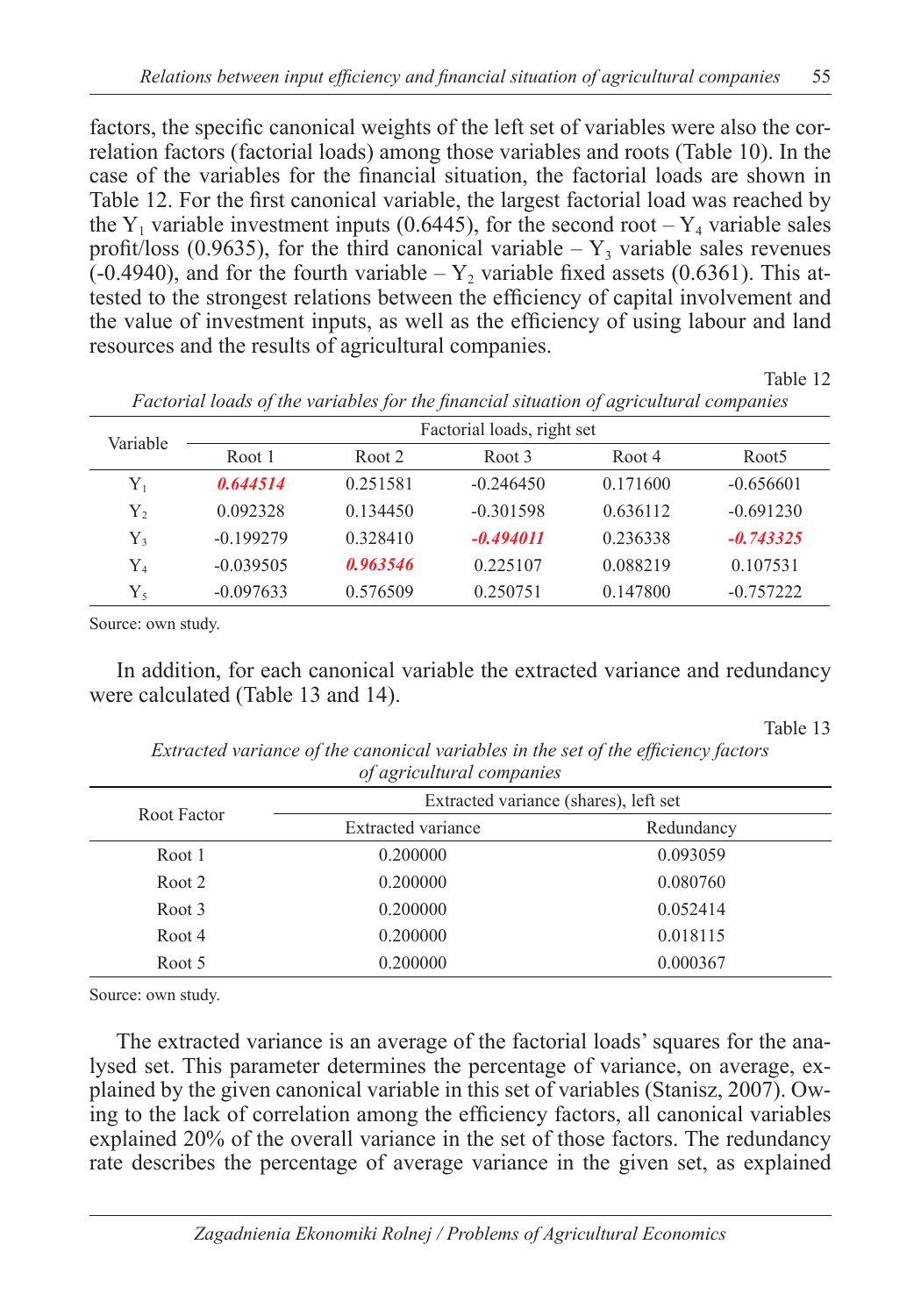by the canonical variable based on the variables from the second set (Stanisz, 2007). In this set, the first canonical variable explains only 9.3% of variance of the set of efficiency factors and the second canonical variable  $-8.1\%$ , knowing the variables of the financial situation.

Table 14

| Root     | Extracted variance (shares), right set |            |  |  |
|----------|----------------------------------------|------------|--|--|
| Variable | Extracted variance                     | Redundancy |  |  |
| Root 1   | 0.094946                               | 0.044178   |  |  |
| Root 2   | 0.290001                               | 0.117103   |  |  |
| Root 3   | 0.101859                               | 0.026694   |  |  |
| Root 4   | 0.103914                               | 0.009412   |  |  |
| Root 5   | 0.409281                               | 0.000750   |  |  |
|          |                                        |            |  |  |

|                           | Extracted variance in the set of the variables for the financial situation |  |  |  |
|---------------------------|----------------------------------------------------------------------------|--|--|--|
| of agricultural companies |                                                                            |  |  |  |

Source: own study.

In the right set, it was found that the second canonical variable explains 29% of variance of the set of variables, the first variable  $-9.5\%$  of variance, and each of the remaining variables more than 10% of variance. The fifth canonical variable was characterised by the lack of statistical significance and was, therefore, not interpreted. The redundancy of the second canonical variable was at the level of 11.7% and of the first variable  $-4.4\%$ . Summing up, it can be concluded that the analysed efficiency factors to a small extent explained the variance of the variables for the financial situation of agricultural companies.

Table 15 provides a summary of canonical analysis of the analysed variables of agricultural companies.

Table 15

| $\sim$ , $\sim$ , $\sim$ $\sim$ , $\sim$ , $\sim$ , $\sim$ $\sim$ , $\sim$ , $\sim$ , $\sim$ , $\sim$ , $\sim$ , $\sim$ , $\sim$ , $\sim$ , $\sim$ , $\sim$ , $\sim$ , $\sim$ , $\sim$ , $\sim$ , $\sim$ , $\sim$ , $\sim$ , $\sim$ , $\sim$ , $\sim$ , $\sim$ , $\sim$ , $\sim$ , $\sim$ , $\sim$ , $\sim$ , $\sim$ , $\sim$ , $\sim$ , |                                                                                          |                |  |  |
|------------------------------------------------------------------------------------------------------------------------------------------------------------------------------------------------------------------------------------------------------------------------------------------------------------------------------------------|------------------------------------------------------------------------------------------|----------------|--|--|
|                                                                                                                                                                                                                                                                                                                                          | Summary of canonical analysis, canonical R: .68212 Chi <sup>2</sup> (25)=2190.0 p=0.0000 |                |  |  |
| $N = 1425$                                                                                                                                                                                                                                                                                                                               | Left set                                                                                 | Right set      |  |  |
| Number of variables                                                                                                                                                                                                                                                                                                                      | 5                                                                                        | 5              |  |  |
| Extracted variance                                                                                                                                                                                                                                                                                                                       | 100.00%                                                                                  | 100.00%        |  |  |
| Total redundancy                                                                                                                                                                                                                                                                                                                         | 24.4714%                                                                                 | 19.8137%       |  |  |
| Variables: 1                                                                                                                                                                                                                                                                                                                             | Z <sub>1</sub>                                                                           | Y <sub>1</sub> |  |  |
| 2                                                                                                                                                                                                                                                                                                                                        | Z <sub>2</sub>                                                                           | Y <sub>2</sub> |  |  |
| 3                                                                                                                                                                                                                                                                                                                                        | Z <sub>3</sub>                                                                           | Y <sub>3</sub> |  |  |
| 4                                                                                                                                                                                                                                                                                                                                        | Z <sub>4</sub>                                                                           | $Y_4$          |  |  |
|                                                                                                                                                                                                                                                                                                                                          | Z5                                                                                       | Y <sub>5</sub> |  |  |

*Summary of canonical analysis of the efficiency factors and capital and assets situation of agricultural companies*

Source: own study.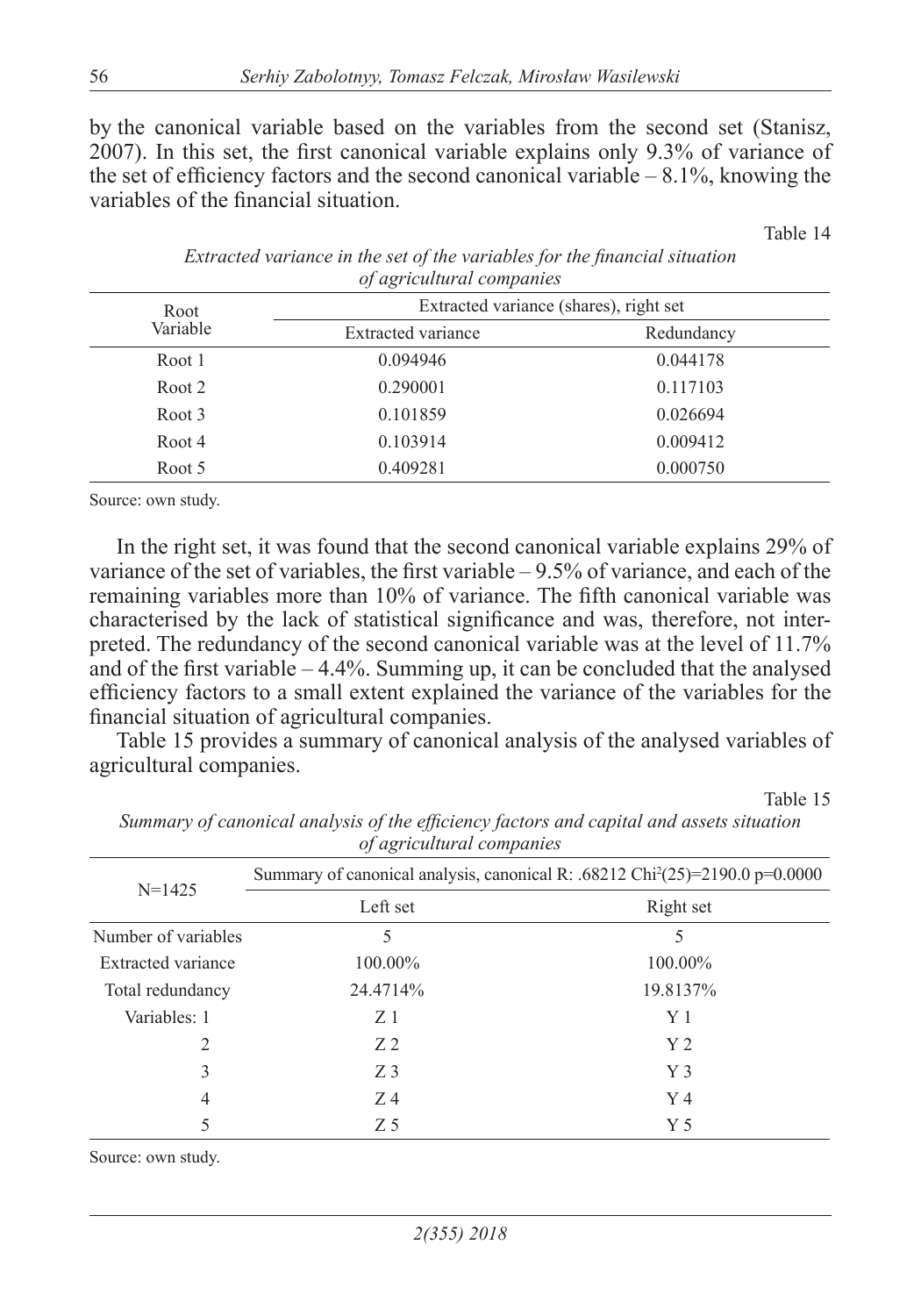The total redundancy parameter is a sum of redundancies for all canonical variables. The extracted efficiency factors explained 19.81% of variance of the variables for the financial situation of agricultural companies. This attested to the moderate canonical relationship between the efficiency indicators of using economic resources and financial variables. However, given the correlation dependencies between the canonical variables and the efficiency factors and variables describing the financial situation (Tables 10 and 12), it can be concluded that the capital involvement efficiency factor was most closely related to the value of investment inputs and fixed assets and the labour efficiency factor with the sales result. The extracted land efficiency factor was closest correlated with the value of sales revenue.

#### **Conclusions**

The study determined the efficiency of using inputs and identified their relationships with the financial situation of agricultural companies. The following conclusions were drawn based on the studies conducted:

- 1. In 2005-2013, the efficiency of using inputs of agricultural companies was at a low level, as evidenced by the insufficient ability to generate profit. In the periods of better profitability, there was an increase in the level of equity capital and investment inputs of agricultural companies, resulting in higher sales revenues per unit of inputs involved.
- 2. Increased equity capital and fixed assets did not contribute to a significant improvement in the efficiency of using economic resources. The reduced profitability of equity capital in the conditions of increased assets attested to the low growth rate of profit for agricultural companies. The improved efficiency of land and labour use stemmed from a lower growth rate of inputs of those factors, in relation to the equity capital and profit growth.
- 3. The synthetic factors differentiating analysed companies in terms of the efficiency of using labour, capital and land were extracted by using principal component analysis. The greatest impact on the development of the financial situation in companies was that of labour resources, while capital and land factors were less important in this regard.
- 4. The efficiency factors to a moderate extent explained the development of the income and asset situation of agricultural companies. The capital involvement efficiency was more closely related to the value of investment inputs and fixed assets, while the efficiency of using labour and land resources differentiated the level of sales revenues and sales result of the analysed companies. This means that in making a decision on material investments, managers of agricultural companies must largely focus on keeping the appropriate level of capital and of the financing structure. On the other hand, the achievement of the expected revenues and operating result may require special caution in shaping inputs related to land and labour resources.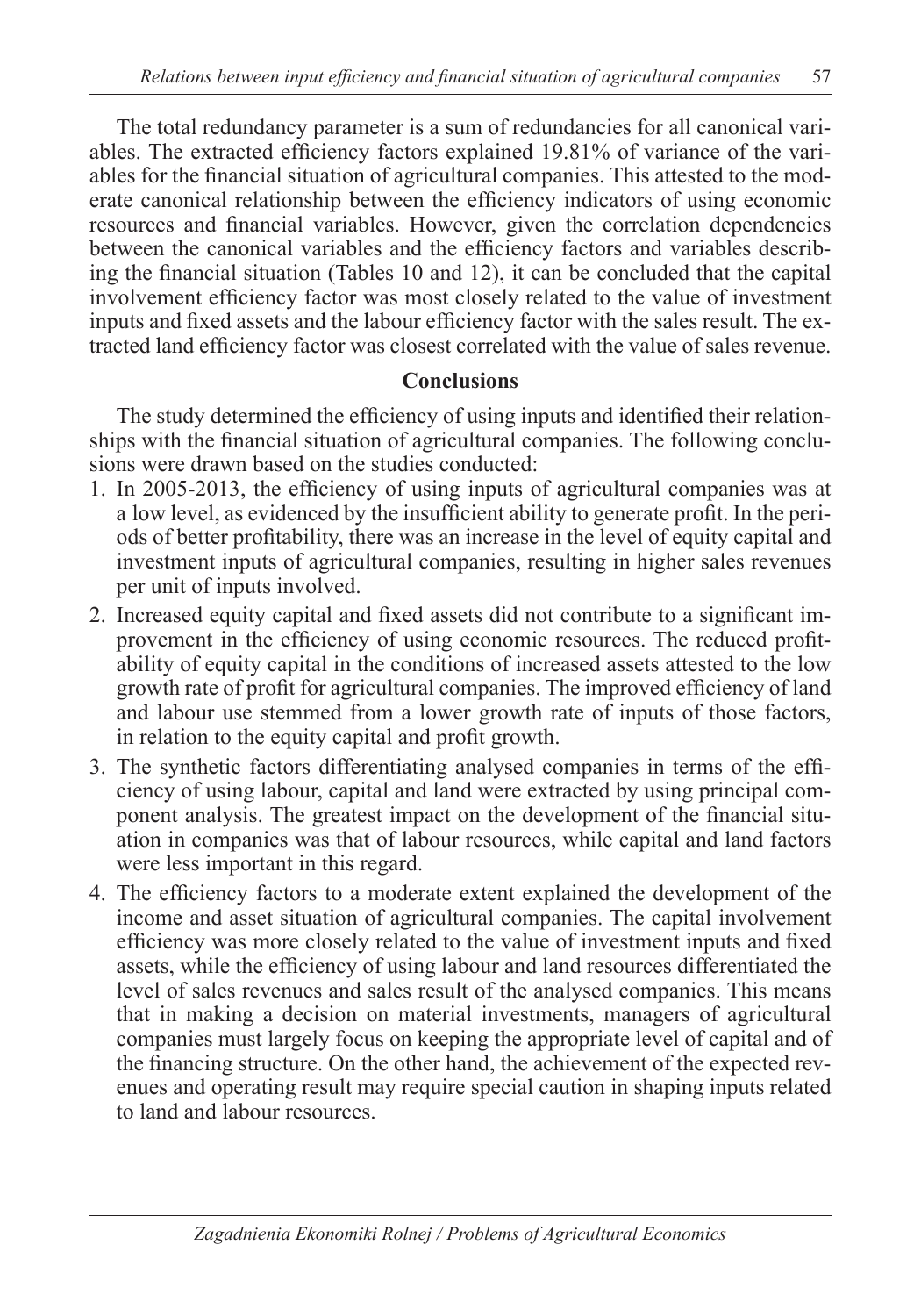#### **References**

- Baer-Nawrocka, A., Markiewicz, N. (2013). Relacje między czynnikami produkcji a efektywność wytwarzania w rolnictwie Unii Europejskiej. *Journal of Agribusiness and Rural Development 3*(29), pp. 5-16.
- Bernacki, A. (1982). *Efektywność różnych poziomów koncentracji środków produkcji w gospodarstwach indywidualnych*. Warszawa: Wydawnictwo SGGW-AR.
- Bud-Gusaim, J. (1988). *Efektywność zasobów produkcyjnych w rolnictwie indywidualnym Polski*. Warszawa: PWN.
- Gołaś, Z., Kozera, M. (2008). Strategie wydajności pracy w gospodarstwach rolnych. *Journal of Agribusiness and Rural Development 1*(7), pp. 73-87.
- Gołębiewska, B. (2008). Zróżnicowanie wykorzystania zasobów produkcyjnych w rolnictwie krajów UE. *Roczniki Naukowe Stowarzyszenia Ekonomistów Rolnictwa i Agrobiznesu*, t. X, z. 1, pp. 91-96.
- Felczak, T., Domańska, T. (2012). Efektywność wykorzystania czynników produkcji w zależności do wielkości ekonomicznej gospodarstw rolniczych. *Zeszyty Naukowe SGGW, Ekonomika i Organizacja Gospodarki Żywnościowej*, no. 99, pp. 351-359.
- Klepacki, B. (2004). Efektywność wykorzystania zasobów w rolnictwie polskim na tle rolnictwa dotychczasowych członków Unii Europejskiej. *Zeszyty Naukowe SGGW, Problemy Rolnictwa Światowego*, t. XI, pp. 133-139.
- Klepacki B., Gołębiewska B. (2005). Zmiany w sytuacji gospodarstw o zróżnicowanym obszarze. In: B. Klepacki (ed.), *Procesy przystosowawcze przedsiębiorstw agrobiznesu do gospodarki rynkowej (*pp. 148-151). Warszawa: Wydawnictwo Wieś Jutra.
- Kołodziejczyk, M. (2014). Efektywność wykorzystania czynników produkcji w rolnictwie polskim i niemieckim w latach 2004-2012. *Roczniki Naukowe Ekonomii Rolnictwa i Rozwoju Obszarów Wiejskich*, t. 101, z. 2, pp. 70-79.
- Kołoszko-Chomentowska, Z. (2011). Efektywność wykorzystania czynników wytwórczych w gospodarstwach młodych rolników. *Roczniki Naukowe Stowarzyszenia Ekonomistów Rolnictwa i Agrobiznesu*, t. XIII, z. 2, pp. 216-219.
- Krajewski, M. (2008). *Zarządzanie finansami w przedsiębiorstwie*. Gdańsk: ODDK Gdańsk.
- Kulawik, J. (2008). Efektywność finansowa w rolnictwie. Istota, pomiar i perspektywy. *Zagadnienia Ekonomiki Rolnej, no. 2*(315), pp. 33-53.
- Manteuffel, R. (1984). *Ekonomika i organizacja gospodarstwa rolniczego*. Warszawa: Państwowe Wydawnictwo Rolnicze i Leśne.
- Pyszka, A. (2015). Istota efektywności. Definicja i wymiary. Studia Ekonomiczne. *Zeszyty Naukowe Uniwersytetu Ekonomicznego w Katowicach*, no. 230, pp. 13-25.
- Runowski, H. (2011). Zmienność dochodów gospodarstw rolnych w krajach Unii Europejskiej i jej przyczyny. *Roczniki Naukowe Stowarzyszenia Ekonomistów Rolnictwa i Agrobiznesu*, t. XIII, z. 1, pp. 327-331.
- Samuelson, P.A., Nordhaus, W.D. (1995). *Ekonomia*. T. 1. Warszawa: PWN.
- Stanisz, A. (2007). *Przystępny kurs statystyki*. T. 3. Kraków: Statsoft.
- Szymańska, E. (2010). Efektywność przedsiębiorstw definiowanie i pomiar. *Roczniki Nauk Rolniczych*, seria G, t. 97, z. 2, pp. 152-164.
- Wasilewski, M., Wasilewska, A. (2008). Wyposażenie i efektywność czynników produkcji w przedsiębiorstwach rolniczych. *Roczniki Naukowe Stowarzyszenia Ekonomistów Rolnictwa i Agrobiznesu*, t. X, z. 3, pp. 557-563.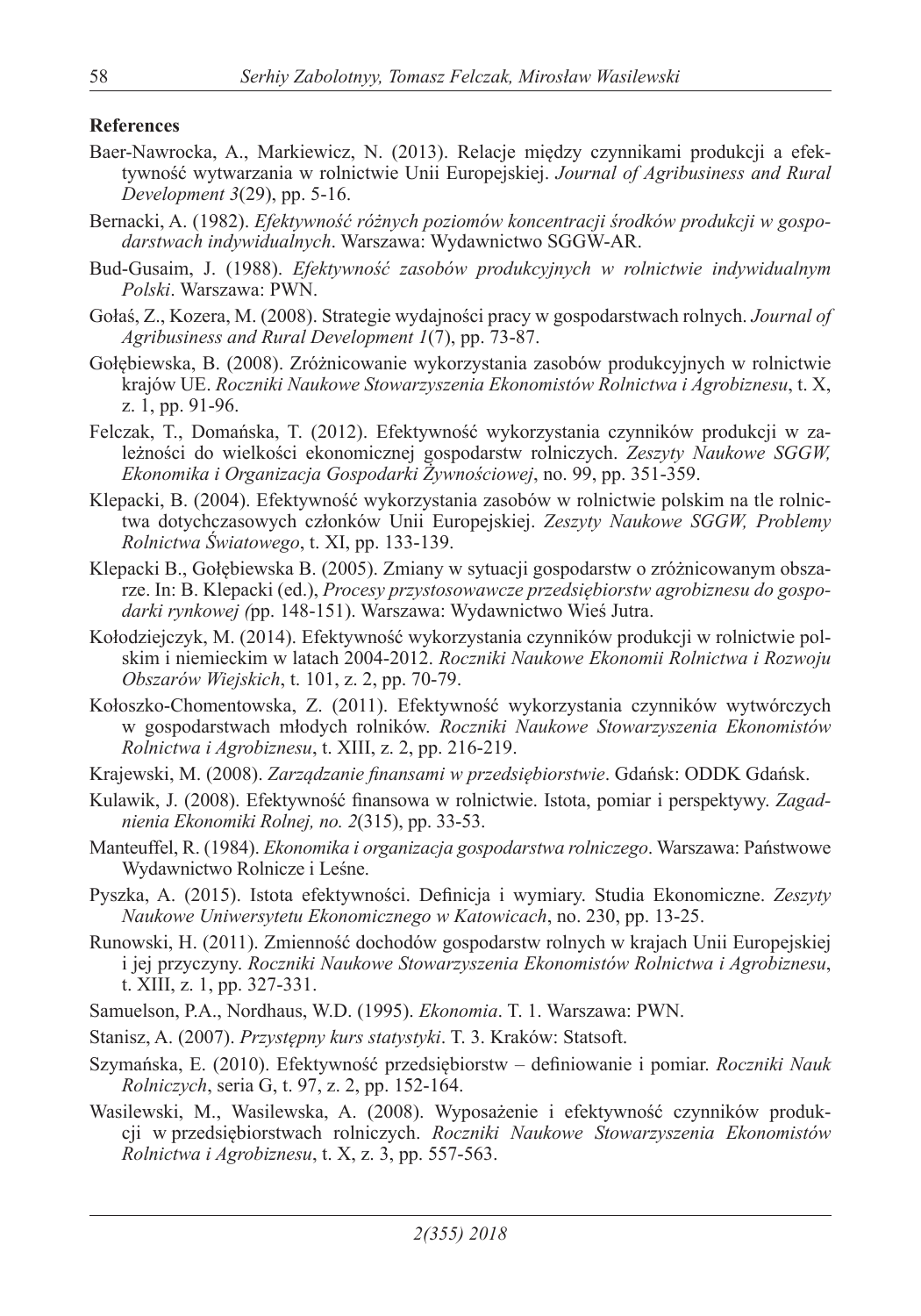- Zaleska, M. (2002). *Ocena ekonomiczno-finansowa przedsiębiorstwa przez analityka bankowego*. Warszawa: Wydawnictwo SGH.
- Ziętara, W. (2000). Ekonomiczna i społeczna wydajność pracy w rolnictwie i różnych typach gospodarstw rolniczych. *Zeszyty Naukowe SGGW, Ekonomika i Organizacja Gospodarki Żywnościowej*, no. 41, pp. 19-34.
- Ziętara, W. (1998). *Ekonomika i organizacja przedsiębiorstwa rolniczego*. Warszawa: Centrum Informacji Menedżera.
- Ziętara, W. (2008). Od gospodarstwa do przedsiębiorstwa. *Roczniki Naukowe Stowarzyszenia Ekonomistów Rolnictwa i Agrobiznesu*, t. X, z. 3, pp. 597-604.